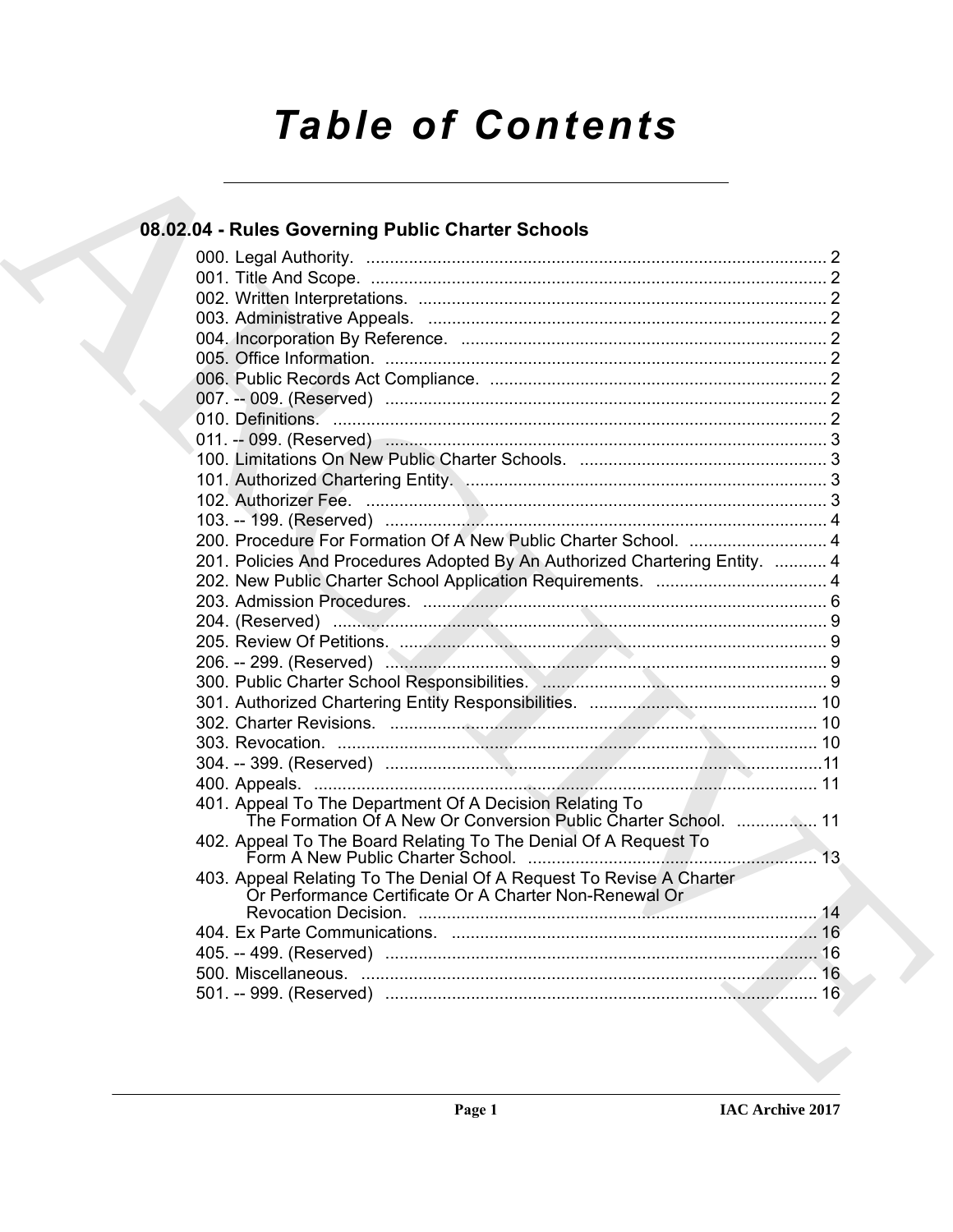#### **IDAPA 08 TITLE 02 CHAPTER 04**

#### **08.02.04 - RULES GOVERNING PUBLIC CHARTER SCHOOLS**

#### <span id="page-1-1"></span><span id="page-1-0"></span>**000. LEGAL AUTHORITY.**

**CHAPTER 04**<br> **CHAL ALTIFORITY:** (65, 31, 520, and 33, 31, 620, i.e.d. b) CHARTER SCHOOLS<br>
(a) LEGAL ALTIFORITY: (65, 31, 520, and 33, 31, 620, col. b). End is fould shall prominizes rule<br>
(a) TITLE AND SCOPE.<br>
(b) TITLE In accordance with Sections 33-105, 33-5203, and 33-5210(4)(e), Idaho Code, the Board shall promulgate rules implementing the provisions of Title 33, Chapter 52, Idaho Code. (4-11-06)

#### <span id="page-1-2"></span>**001. TITLE AND SCOPE.**

**01. Title**. These rules shall be cited as IDAPA 08.02.04, "Rules Governing Public Charter Schools."  $(4-11-06)$ 

**02.** Scope. These rules establish a consistent application and review process for the approval and nece of public charter schools in Idaho. (4-11-06) maintenance of public charter schools in Idaho.

#### <span id="page-1-3"></span>**002. WRITTEN INTERPRETATIONS.**

In accordance with Section  $67-5201(19)(b)(iv)$ , Idaho Code, written interpretations, if any, of the rules of this chapter are available at the offices of the Board. (4-11-06)

#### <span id="page-1-4"></span>**003. ADMINISTRATIVE APPEALS.**

| The provisions found in Sections 400 through 404, of these rules, shall govern administrative appeals of public |  |  |  |  |  |             |
|-----------------------------------------------------------------------------------------------------------------|--|--|--|--|--|-------------|
| charter schools.                                                                                                |  |  |  |  |  | $(4-11-06)$ |

#### <span id="page-1-5"></span>**004. INCORPORATION BY REFERENCE.**

| There are no documents that have been incorporated by reference into these rules. |  | $(4-11-06)$ |
|-----------------------------------------------------------------------------------|--|-------------|
|                                                                                   |  |             |

#### <span id="page-1-6"></span>**005. OFFICE INFORMATION.**

**01. Office Hours**. The offices of the Board are open from 8 a.m. to 5 p.m., except Saturday, Sunday, and legal holidays. (4-11-06)

**02. Street Address**. The offices of the Board are located at 650 W. State Street, Boise, Idaho.

- **03. Mailing Address**. The mailing address of the Board is P.O. Box 83720, Boise, Idaho 83720-0037. (4-11-06)
- **04. Telephone Number**. The telephone number of the Board is (208) 334-2270. (4-11-06)
- **05. Facsimile**. The facsimile number of the Board is (208) 334-2632. (4-11-06)

**06. Electronic Address**. The electronic address of the State Board of Education website is https:// boardofed.idaho.gov. (4-11-06)

#### <span id="page-1-7"></span>**006. PUBLIC RECORDS ACT COMPLIANCE.**

These rules are subject to the provisions of the Idaho Public Records Act, Title 74, Chapter 1, Idaho Code. (4-11-06)

<span id="page-1-8"></span>**007. -- 009. (RESERVED)**

#### <span id="page-1-9"></span>**010. DEFINITIONS.**

<span id="page-1-11"></span><span id="page-1-10"></span>**01. Authorizer Fee**. Fee paid by each public charter school to its authorized chartering entity.

(3-20-14)

(4-11-06)

<span id="page-1-12"></span>**02. Board**. Means the Idaho State Board of Education. (4-11-06)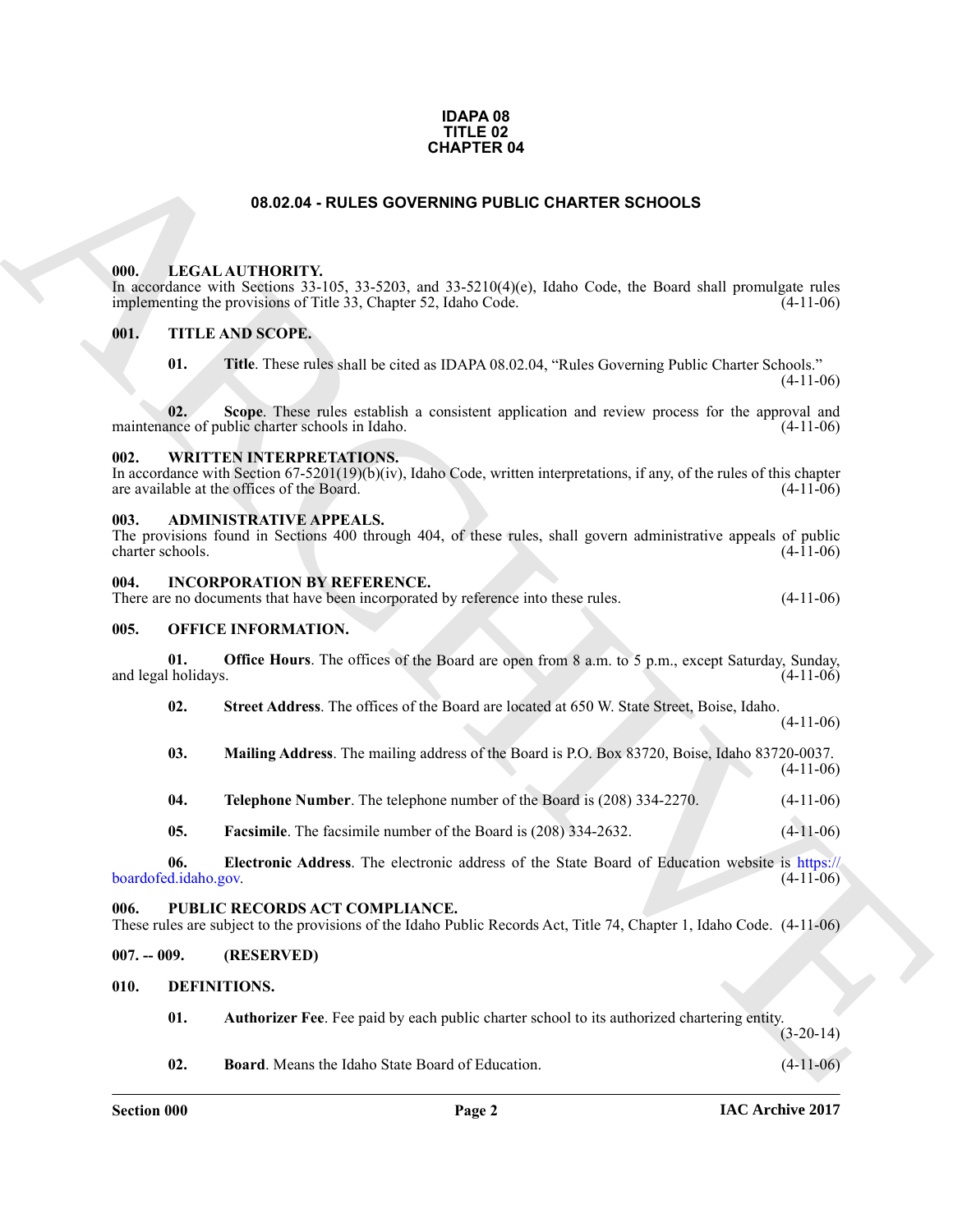**03. Commission**. Means the Idaho Public Charter School Commission, as provided by Section 33- 5213, Idaho Code. (4-11-06)

<span id="page-2-11"></span><span id="page-2-10"></span><span id="page-2-9"></span><span id="page-2-8"></span>**04. Department**. Means the Idaho Department of Education. (4-11-06)

**05. Institution**. For the purpose of this section, Institution means an Idaho public college, university of community college, or a private, nonprofit Idaho-based, nonsectarian college or university that is accredited by the same organization that accredits Idaho public colleges and universities. (3-20-14)

**06. Petitioners**. Means the group of persons who submit a petition to establish a new public charter school, or to convert an existing traditional public school to a public charter school, as provided by Section 33-5205, Idaho Code, and the procedures described in Sections 200 through 205 of these rules. (4-11-06) Idaho Code, and the procedures described in Sections 200 through 205 of these rules.

<span id="page-2-12"></span>**07.** School Year. Means the period beginning on July 1 and ending the next succeeding June 30 of each (4-11-06)  $\frac{1}{4}$  year. (4-11-06)

<span id="page-2-0"></span>**011. -- 099. (RESERVED)**

#### <span id="page-2-15"></span><span id="page-2-13"></span><span id="page-2-1"></span>**100. LIMITATIONS ON NEW PUBLIC CHARTER SCHOOLS.**

<span id="page-2-14"></span>**01. Responsibilities of Petitioners on Approval of Charter**. Upon the approval of a new public charter school by an authorized chartering entity, the petitioners shall provide the Board with written notice of such approval. The authorized chartering entity of the public charter school shall provide the Board with copies of the charter and any charter revisions upon request. (4-4-13)

Sinte Board of Entremotion Counter that the behicle Characteristics and the set of the set of the set of the set of the set of the set of the set of the set of the set of the set of the set of the set of the set of the se **02. Authorization to Begin Educational Instruction**. The public charter schools authorized to begin educational instruction during a given school year shall be those public charter schools that have received approval from their authorized chartering entities to begin educational instruction during such school year. A public charter school that is approved by an authorized chartering entity, but which does not begin educational instruction must confirm with the Board, on or before March 1 preceding the next succeeding school year, that it is able to begin educational instruction during such school year. (3-20-14) educational instruction during such school year.

#### <span id="page-2-4"></span><span id="page-2-2"></span>**101. AUTHORIZED CHARTERING ENTITY.**

**01.** Institution. An institution shall receive approval from their governing board prior to authorizing ter schools. (3-20-14) any charter schools.

<span id="page-2-5"></span>

|  |  | Petitions shall be submitted to the president of the institution or his designee. | $(3-20-14)$ |
|--|--|-----------------------------------------------------------------------------------|-------------|
|  |  |                                                                                   |             |

**b.** An institution may approve or deny a petition. (8-31-17)

**c.** Notwithstanding Sections 400 through 404, of these rules, denial of a new petition by an institution is final. A petitioner may submit a petition that has been denied by an institution to any authorized chartering entity.  $(3-20-14)$ 

#### <span id="page-2-6"></span><span id="page-2-3"></span>**102. AUTHORIZER FEE.**

<span id="page-2-7"></span>**01. Notification**. It is the responsibility of each authorizer to notify the Department if the authorizer fee een received by the date specified in Section 33-5208, Idaho Code. (3-20-14) has not been received by the date specified in Section 33-5208, Idaho Code.

**a.** The authorizer must provide notification of the delinquent fee to the charter school prior to reporting to the Department. (3-20-14)

**b.** The authorizer must provide the amount delinquent and proof of notification to the charter school irty (30) days of the non-payment of the authorizer fee. (3-20-14) within thirty  $(30)$  days of the non-payment of the authorizer fee.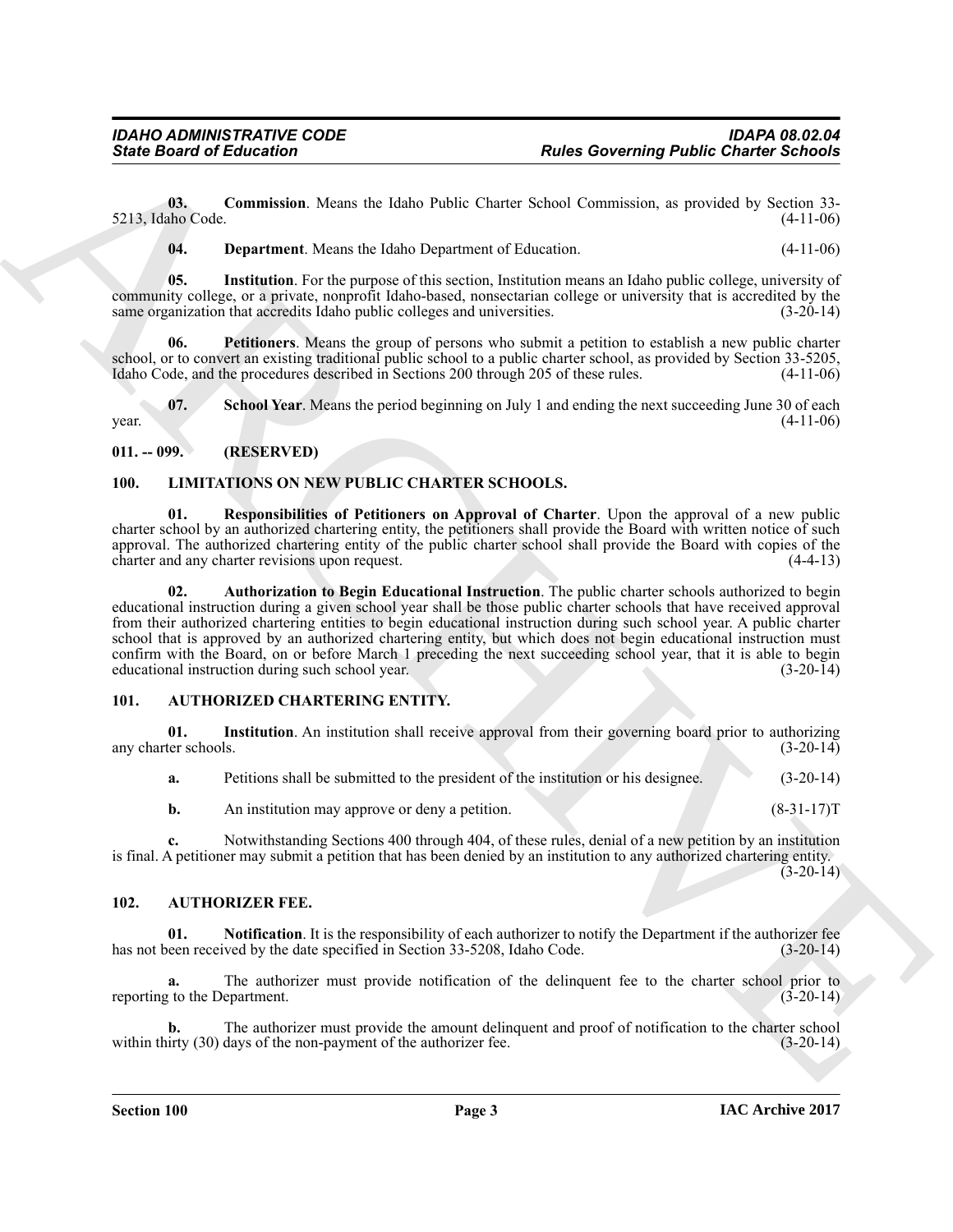**c.** The Department shall withhold the amount of the delinquent fee from the next scheduled release of funds to the charter school. The funds will be withheld until the Department has received notification from the authorizer that the authorizer fee has been paid in full. (3-20-14)

#### <span id="page-3-0"></span>**103. -- 199. (RESERVED)**

#### <span id="page-3-9"></span><span id="page-3-8"></span><span id="page-3-1"></span>**200. PROCEDURE FOR FORMATION OF A NEW PUBLIC CHARTER SCHOOL.**

**01. Assistance with Petitions**. The Department shall, in accordance with Section 33-5211, Idaho Code, provide technical assistance to public charter school petitioners. The Department shall undertake this statutory responsibility by conducting public charter school workshops, as discussed in Subsection 200.02 of this rule.

(4-11-06)

<span id="page-3-11"></span>**02. Public Charter School Workshops**. The purpose of the public charter school workshops shall be to provide public charter school petitioners with a brief overview of a variety of educational and operational issues relating to public charter schools, as well as to answer questions and to provide technical assistance, as may be necessary, to aid petitioners in the preparation of public charter school petitions. (4-11-06) necessary, to aid petitioners in the preparation of public charter school petitions.

<span id="page-3-10"></span>**Petition Submittal.** A public charter school petition may be submitted to only one (1) authorized chartering entity at a time. A petitioner may submit a petition that has been denied by an authorized chartering entity to any other authorized chartering entity after an appeal process, if any, is complete and a final decision has been<br>reached. (8-31-17) reached. (8-31-17)T

#### <span id="page-3-7"></span><span id="page-3-2"></span>**201. POLICIES AND PROCEDURES ADOPTED BY AN AUTHORIZED CHARTERING ENTITY.**

Since Board of Elixcomina of the bandwidth statement of the bandwidth policin for Debt Control Policin (Exclusive Elixcomina) ( $\mu$  and the statement of the bandwidth statement of the bandwidth and the statement of the ba An authorized chartering entity may adopt its own charter school policies and procedures describing the charter school petition process and the procedures that petitioners must comply with in order to form a new public charter school, including a public virtual school. Petitioners must comply with the charter school policies and procedures adopted by the authorized chartering entity with which a petition is submitted. Such charter school policies and procedures must comply with Title 33, Chapter 52, Idaho Code, and the rules promulgated by the Board. If there is any conflict between the charter school policies and procedures adopted by an authorized chartering entity and rules promulgated by the Board, then the Board rules shall govern. (3-20-14)

#### <span id="page-3-4"></span><span id="page-3-3"></span>**NEW PUBLIC CHARTER SCHOOL APPLICATION REQUIREMENTS.**

Pursuant to Section 33-5205, Idaho Code, petitioners seeking to establish a new public charter school must complete an application consisting of all of the following elements:

<span id="page-3-6"></span>**01. Introduction**. Briefly introduce the proposed public charter school by providing the following:  $(8-31-17)T$ 

**a.** Cover page with the proposed school's name, intended opening year, general location, and the contact information for one (1) petitioner who will serve as liaison with the authorizer during the petition process;  $(8-31-17)T$ 

**b.** Table of contents; (8-31-17)T

**c.** One-page (1) executive summary describing the proposed school's organizational structure, educational program, and student outcome expectations; and (8-31-17)T

<span id="page-3-5"></span>**d.** Mission statement. (8-31-17)T

**02. Educational Program**. Describe the proposed school's educational program by explaining the following: (8-31-17)T

**a.** Educational philosophy; (8-31-17)T

**b.** Student academic achievement standards and any additional goals and methods for measuring achievement; (8-31-17)T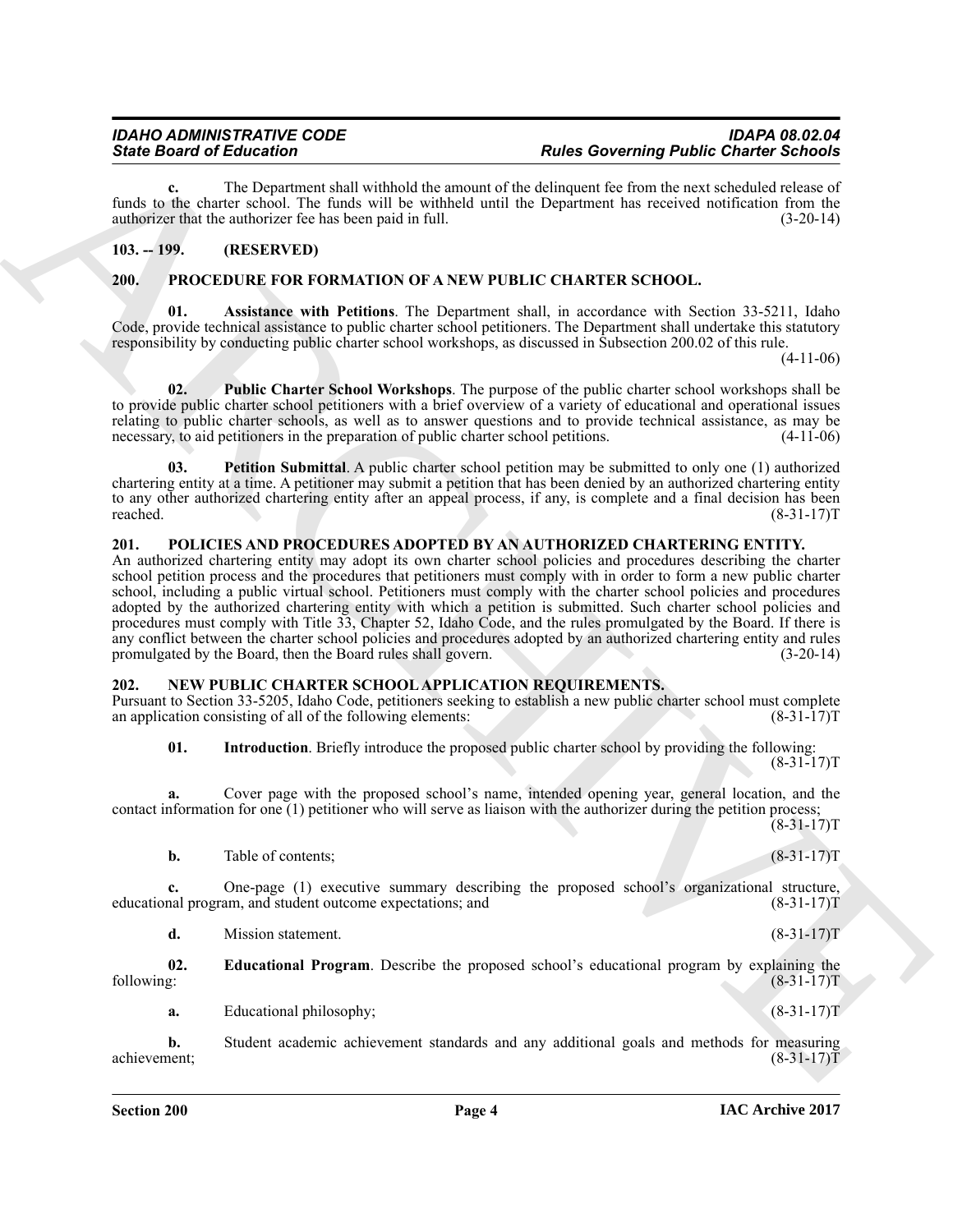**c.** Key educational design elements, including curricula, tools and instructional methods identified to carry out the educational philosophy and meet academic and mission-specific goals, which may include evidence demonstrating efficacy of these elements; and (8-31-17)T

**d.** Strategies for meeting the needs of specific student populations, including, but not limited to, atents, special education students, English language learners, and gifted students. (8-31-17) risk students, special education students, English language learners, and gifted students.

<span id="page-4-1"></span>**03. Financial and Facilities Plan**. Demonstrate a sound understanding of public charter school finances and facilities needs. (8-31-17)T

**a.** State whether the school intends to provide transportation or food service, and provide plans for n of these services if they will be offered; (8-31-17) provision of these services if they will be offered;

**b.** Describe how the school's finances will be managed and monitored; (8-31-17)

**c.** Provide a working draft of the school's prospective facilities plan, including likely facilities needs and estimated costs; (8-31-17)T

**d.** Provide a description of any potential facilities that have been identified and a timeline and process for securing appropriate space; and (8-31-17)T

Sinte Board of Ethication Comparison is using the solenoing Public Charter School<br>
Archives the control photography are not transition corresponds, both particular interesting<br>
and the control photography are not transiti **e.** Attach the following to Appendix A: Pre-opening budget and three-year operating budget, including detailed assumptions for all revenue and expenditures for each year; year one (1), break-even budget demonstrating the minimum enrollment needed to achieve a zero (0) or marginal net income balance at the end of the year; cash flow projection for the first operational year, demonstrating an understanding of charter school monetary flow; evidence of existing and anticipated funds; and evidence that projected facilities costs are reasonable within the start-up and three-year budgets.

<span id="page-4-0"></span>**04. Board Capacity And Governance Structure**. Provide information about the legal entity and the las involved in opening the proposed school. (8-31-17) individuals involved in opening the proposed school.

**a.** Attach copies of the nonprofit corporation's Articles of Incorporation and Corporate Bylaws to Appendix B, though note that they will not be incorporated as part of the school's charter; (8-31-17)T

**b.** Provide a description of the governance structure; (8-31-17)T

**c.** List any already identified members of the board of directors, attach their professional resumes to Appendix C, and provide any additional information about their qualifications; (8-31-17) (8-31-17)

**d.** Describe the board's plan for a smooth transition from initial founding members to subsequent members; and (8-31-17)T

<span id="page-4-2"></span>**e.** Describe the plan for board member recruitment and training. (8-31-17)

**05.** Student Demand and Primary Attendance Area. Demonstrate the need and community demand roposed public charter school in the selected location. (8-31-17) for the proposed public charter school in the selected location.

**a.** Describe the primary attendance area and list the public school districts that overlap this area;  $(8-31-17)T$ 

**b.** Clearly articulate the need and demand for a school in the selected location, including demographics for the intended neighborhood. Need is the reason(s) existing schools are insufficient or inadequate and includes state performance data. Demand is evidence of desire from prospective families to attend the school;  $(8-31-17)T$ 

**c.** Describe the population of students the proposed school intends to serve and how the selected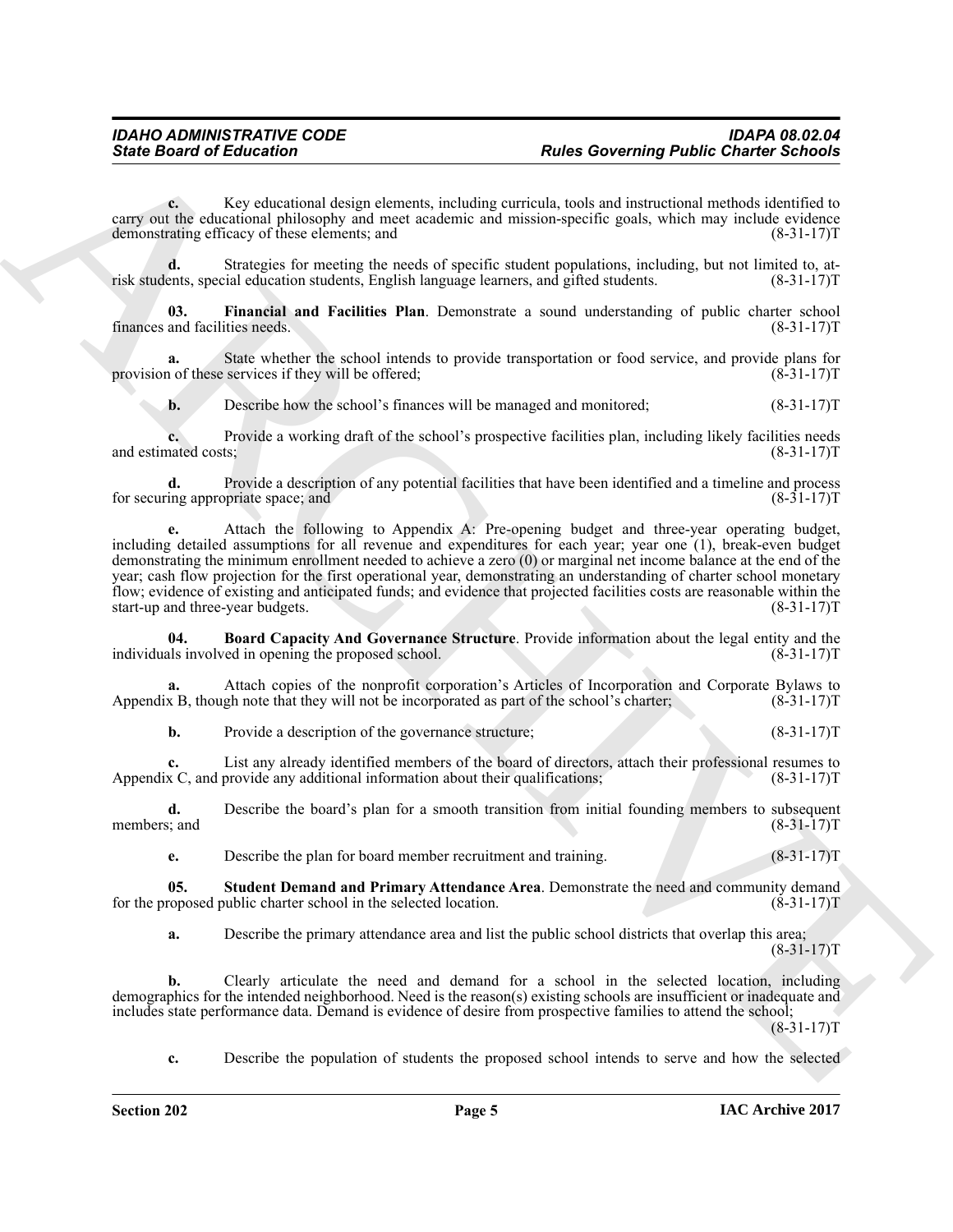<span id="page-5-3"></span>

| $(8-31-17)T$ |                                                                                                                                                                                                                                                                                                                                                        | location supports serving such students; |                       |  |  |
|--------------|--------------------------------------------------------------------------------------------------------------------------------------------------------------------------------------------------------------------------------------------------------------------------------------------------------------------------------------------------------|------------------------------------------|-----------------------|--|--|
|              | Provide the target enrollment by grade level and projected growth over five (5) years; (8-31-17)T                                                                                                                                                                                                                                                      |                                          | d.                    |  |  |
| $(8-31-17)T$ | Describe any community partnerships or other local support for the proposed school; and                                                                                                                                                                                                                                                                |                                          | e.                    |  |  |
| $(8-31-17)T$ | Describe strategies for informing under-served students and their families about the prospective                                                                                                                                                                                                                                                       | school and the enrollment process.       |                       |  |  |
| $(8-31-17)T$ | School Leadership and Management. Describe the proposed school's administrative leadership<br>structure, and provide information about any potential education service providers.                                                                                                                                                                      |                                          | 06.                   |  |  |
| $(8-31-17)T$ | Attach an organizational chart to Appendix D illustrating the proposed school's leadership structure<br>and indicating the reporting structures of school leaders to the board. If school leaders have already been identified,<br>include their names, contact information, resumes, and any additional information about their qualifications in the |                                          | a.<br>appendices.     |  |  |
| $(8-31-17)T$ | Describe the responsibilities of and relationships among school leadership, the governing board,<br>instructional leaders, and staff, and include a plan for evaluating school leaders.                                                                                                                                                                |                                          | b.                    |  |  |
| $(8-31-17)T$ | If the proposed school intends to work with an educational service provider, provide the name of<br>the company, a contact within the company, and specify in detail the extent of the entity's participation in the<br>management and operation of the school. Attach the following to Appendix E:                                                    |                                          | c.                    |  |  |
| $(8-31-17)T$ | A term sheet indicating the fees to be paid by the proposed school to the management company, the<br>length of the proposed contract, the terms for the contracts renewal, and provisions for termination;                                                                                                                                             |                                          |                       |  |  |
| $(8-31-17)T$ | Copies of the two (2) most recent contracts that the entity has executed with operating charter                                                                                                                                                                                                                                                        |                                          | ii.<br>schools; and   |  |  |
| $(8-31-17)T$ | A detailed description of the education service provider's relationship to the school's board of                                                                                                                                                                                                                                                       |                                          | iii.<br>directors;    |  |  |
| $(8-31-17)T$ | A detailed description of how and why the management organization or educational service<br>provider was selected, and evidence that the organization provides high-quality service to similarly situated schools,                                                                                                                                     |                                          | iv.<br>if applicable. |  |  |
| $(8-31-17)T$ |                                                                                                                                                                                                                                                                                                                                                        | <b>Supporting Documents.</b>             | 07.                   |  |  |
| $(8-31-17)T$ | Appendix A – Budgets, cash flow, additional funds.                                                                                                                                                                                                                                                                                                     |                                          | a.                    |  |  |
| $(8-31-17)T$ | Appendix B - Articles of Incorporation and Bylaws.                                                                                                                                                                                                                                                                                                     |                                          | b.                    |  |  |
| $(8-31-17)T$ |                                                                                                                                                                                                                                                                                                                                                        | Appendix $C -$ Board of Directors.       | c.                    |  |  |
| $(8-31-17)T$ |                                                                                                                                                                                                                                                                                                                                                        | Appendix D – School Administration.      | d.                    |  |  |
| $(8-31-17)T$ | Appendix E – Education Service Provider.                                                                                                                                                                                                                                                                                                               |                                          | е.                    |  |  |
| $(8-31-17)T$ | Appendix $F - Optional$ additional supporting documents.                                                                                                                                                                                                                                                                                               |                                          | f.                    |  |  |
|              |                                                                                                                                                                                                                                                                                                                                                        | 203.<br><b>ADMISSION PROCEDURES.</b>     |                       |  |  |

#### <span id="page-5-4"></span><span id="page-5-2"></span><span id="page-5-1"></span><span id="page-5-0"></span>**203. ADMISSION PROCEDURES.**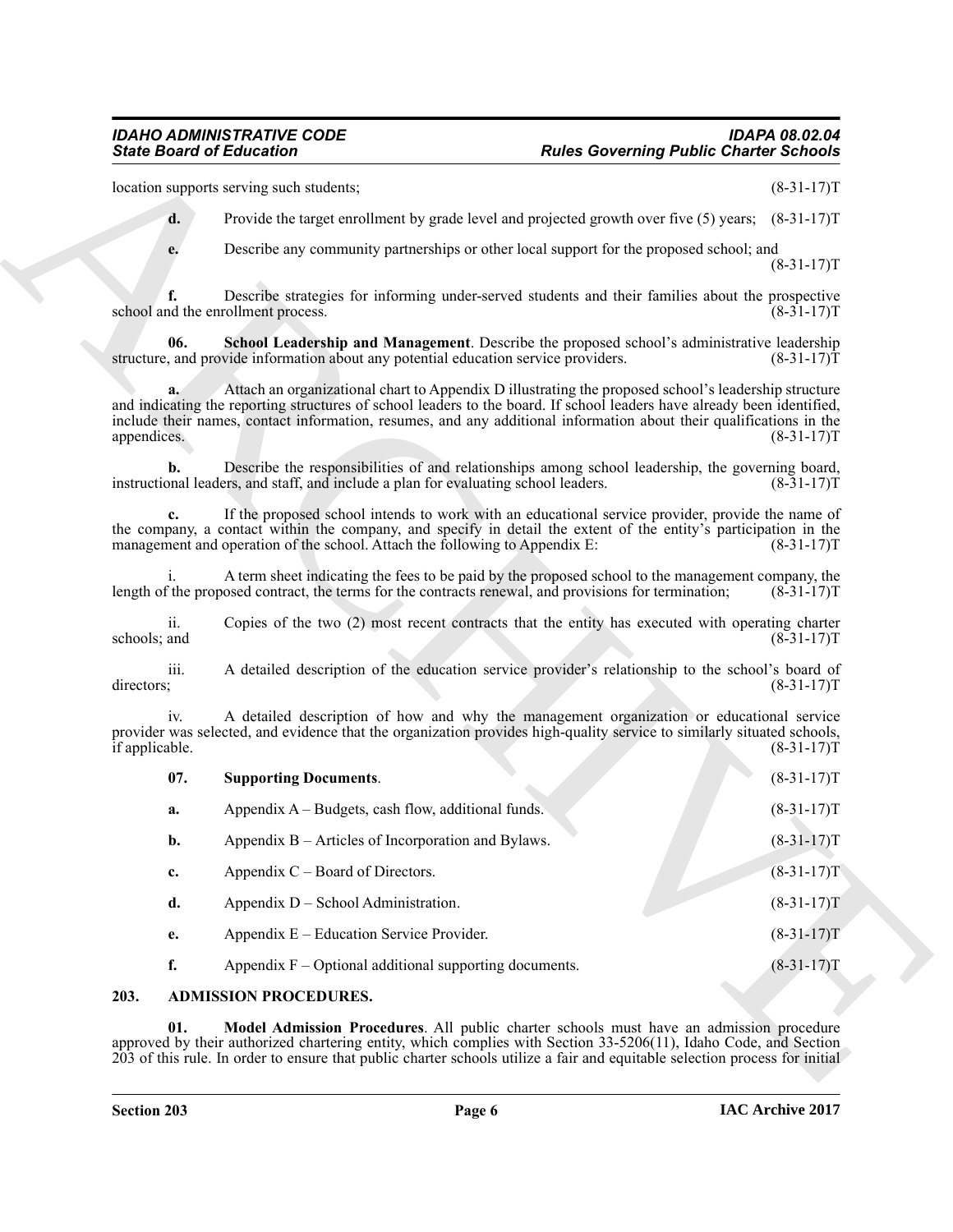| <b>IDAHO ADMINISTRATIVE CODE</b> | <b>IDAPA 08.02.04</b>                         |
|----------------------------------|-----------------------------------------------|
|                                  |                                               |
| <b>State Board of Education</b>  | <b>Rules Governing Public Charter Schools</b> |
|                                  |                                               |
|                                  |                                               |

admission to and enrollment in a public charter school, as well as admission to and enrollment in a public charter school during subsequent school years, the Board has approved model admission procedures that may be utilized and adopted by petitioners. The approved model admission procedures are described in Subsections 203.03 through 203.12 of these rules. Petitioners are not required to adopt the Board's model admission procedures, but must demonstrate a reason for varying from the Board's approved procedures. (8-31-17)T

<span id="page-6-2"></span>**02. Enrollment Opportunities**. Charter holders shall ensure that citizens in the primary attendance area shall be made aware of the enrollment opportunities of the public charter school. Such process shall include the dissemination of enrollment information, taking into consideration the language demographics of the attendance area, at least three (3) months in advance of the enrollment deadline established by the public charter school each year, to be posted in highly visible and prominent locations within the area of attendance of the public charter school. In addition, petitioners shall ensure that such process includes the dissemination of press release or public service announcements, to media outlets that broadcast within, or disseminate printed publications within, the area of attendance of the public charter school; petitioners must ensure that such announcements are broadcast or published by such media outlets on not less than three (3) occasions, beginning not later than fourteen (14) days prior to the enrollment deadline each year. Finally, such enrollment information shall advise that all prospective students will be given the opportunity to enroll in the public charter school, regardless of race, color, national or ethnic origin, religion, gender, social or economic status, or special needs. (8-31-17) T

<span id="page-6-5"></span><span id="page-6-1"></span>**03. Enrollment Deadline**. Each year a public charter school shall establish an enrollment admissions deadline, which shall be the date by which all written requests for admission to attend the public charter school for the next school year must be received. The enrollment deadline cannot be changed once the enrollment information is disseminated as required by Subsection 203.02. disseminated as required by Subsection 203.02.

Since Borizonta it follows in the polar control and the specific polar control polar Control and the specific state is a specific to the specific state is a specific state is a specific state is a specific state is a spec **04. Requests for Admission**. A parent, guardian, or other person with legal authority to make decisions regarding school attendance on behalf of a child in this state, may make a request in writing for such child to attend a public charter school. In the case of a family with more than one (1) child seeking to attend a public charter school, a single written request for admission must be submitted on behalf of all siblings. The written request for admission must be submitted to, and received by, the public charter school at which admission is sought on or before the enrollment deadline established by the public charter school. The written request for admission shall contain the name, grade level, address, and telephone number of each prospective student in a family. If the initial capacity of the public charter school is insufficient to enroll all prospective students, then an equitable selection process, such as a lottery or other random method, shall be utilized to determine which prospective students will be admitted to the public charter school, as described in Subsection 203.09 of this rule. Only those written requests for admission submitted on behalf of prospective students that are received prior to the enrollment deadline established by the public charter school shall be permitted in the equitable selection process. Only written requests for admission shall be considered by the public charter school. Written requests for admission received after the established enrollment deadline will be added to the bottom of the waiting list for the appropriate grade. If there is an opening in one grade, a sibling, if any, from a late submitted application must go to the bottom of the sibling list. (4-11-06)

<span id="page-6-0"></span>**05. Admission Preferences**. A public charter school shall establish an admission preference for students residing in the attendance area of the public charter school, as provided in Section 33-5206, Idaho Code. In addition, a public charter school may establish additional admission preferences, as authorized by Section 33-<br>5206(11), Idaho Code. (8-31-17) 5206(11), Idaho Code.

<span id="page-6-4"></span>**06. Proposed Attendance List for Lottery**. Each year the public charter school shall create an attendance list containing the names of all prospective students on whose behalf a written request for admission was timely received by the public charter school, separated by grade level. In addition, the proposed attendance list shall contain columns next to the name of each student, in which the public charter school will designate admission preferences applicable to each prospective student. The columns shall be designated "A" for returning student preference; "B" for founders preference; "C" for sibling preference, with a corresponding cross-reference to each of the siblings of the prospective student; and "D" for attendance area preference. (4-11-06)

<span id="page-6-3"></span>**07. Equitable Selection Process**. If the initial capacity of a public charter school is insufficient to enroll all prospective students, or if capacity is insufficient to enroll all prospective students in subsequent school years, then the public charter school shall determine the students who will be offered admission to the public charter school by conducting a fair and equitable selection process. The selection procedure shall be conducted as follows: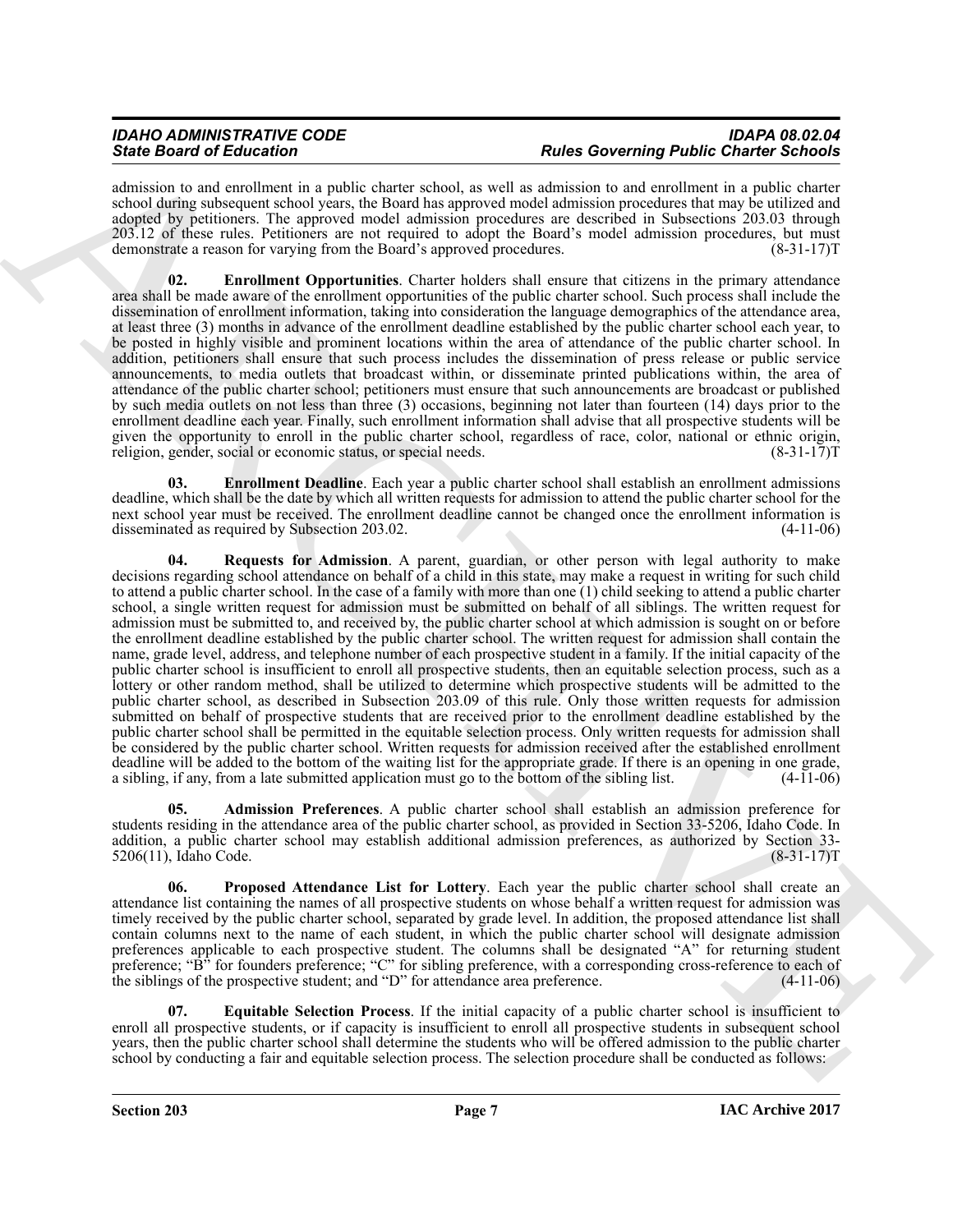#### (4-11-06)

**a.** The name of each prospective student on the proposed attendance list shall be individually affixed to or written on a three by five (3 x 5) inch index card. The index cards shall be separated by grade. The selection procedure shall be conducted one (1) grade level at a time, with the order for each grade level selected randomly. The index cards containing the names of the prospective students for the grade level being selected shall be placed into a single container. (4-11-06)

**b.** A neutral, third party shall draw the grade level to be completed first and then draw each index card from the container for that grade level, and such person shall write the selection number on each index card as drawn, beginning with the numeral "1" and continuing sequentially thereafter. In addition, after selecting each index card, the name of the person selected will be compared to the proposed attendance list to determine whether any preferences are applicable to such person. (4-11-06) preferences are applicable to such person.

**c.** If the name of the person selected is a returning student, then the letter "A" shall be written on such index card. If the name of the person selected is the child of a founder, the letter "B" shall be written on such index card. If the name of the person selected is the sibling of another student that has already been selected for admission to the public charter school, then the letter "C" shall be written on such index card. If the name of the person selected resides in the attendance area of the public charter school, then the letter "D" shall be written on such index card. (4-11-06)

**d.** With regard to the sibling preference, if the name of the person selected has a sibling who has already been selected, but the person previously selected did not have the letter "C" written on his or her index card (because a sibling had not been selected for admission prior to the selection of the index card of that person), then the letter "C" shall now be written on that person's index card at this time. (4-4-13)

**e.** With regard to the founder's preference, a running tally shall be kept during the course of the selection procedure of the number of index cards, in the aggregate, that have been marked with the letter "B." When the number of index cards marked with the letter "B" equals ten percent (10%) of the proposed capacity of the public charter school for the school year at issue, then no additional index cards shall be marked with the letter "B," even if such person selected would otherwise be eligible for the founders preference.

Sinte Board of Entrempts Comparison that the proposition of the proposition of the subset of the subset of the subset of the subset of the subset of the subset of the subset of the subset of the subset of the subset of th **f.** After all index cards have been selected for each grade, then the index cards shall be sorted for each grade level in accordance with the following procedure. All index cards with the letter "A" shall be sorted first, based on the chronological order of the selection number written on each index card; followed by all index cards with the letter "B," based on the chronological order of the selection number written on each index card; followed by all index cards with the letter "C," based on the chronological order of the selection number written on each index card; followed by all index cards with the letter "D," based on the chronological order of the selection number written on each index card; followed, finally, by all index cards containing no letters, based on the chronological order of the selection number written on each index card. (4-11-06) selection number written on each index card.

**g.** After the index cards have been drawn and sorted for all grade levels, the names shall be transferred by grade level, and in such order as preferences apply, to the final selection list. (4-11-06)

**08. Final Selection List**. The names of the persons in highest order on the final selection list shall have the highest priority for admission to the public charter school in that grade, and shall be offered admission to the public charter school in such grade until all seats for that grade are filled. (4-11-06)

#### <span id="page-7-1"></span><span id="page-7-0"></span>**09. Notification and Acceptance Process**. (4-11-06)

**a.** With respect to students selected for admission to the public charter school, within seven (7) days after conducting the selection process, the public charter school shall send an offer letter to the parent, guardian, or other person who submitted a written request for admission on behalf of a student, advising such person that the student has been selected for admission to the public charter school. The offer letter must be signed by such student's parent, or guardian, and returned to the public charter school by the date designated in such offer letter by the public charter school. (4-11-06) charter school.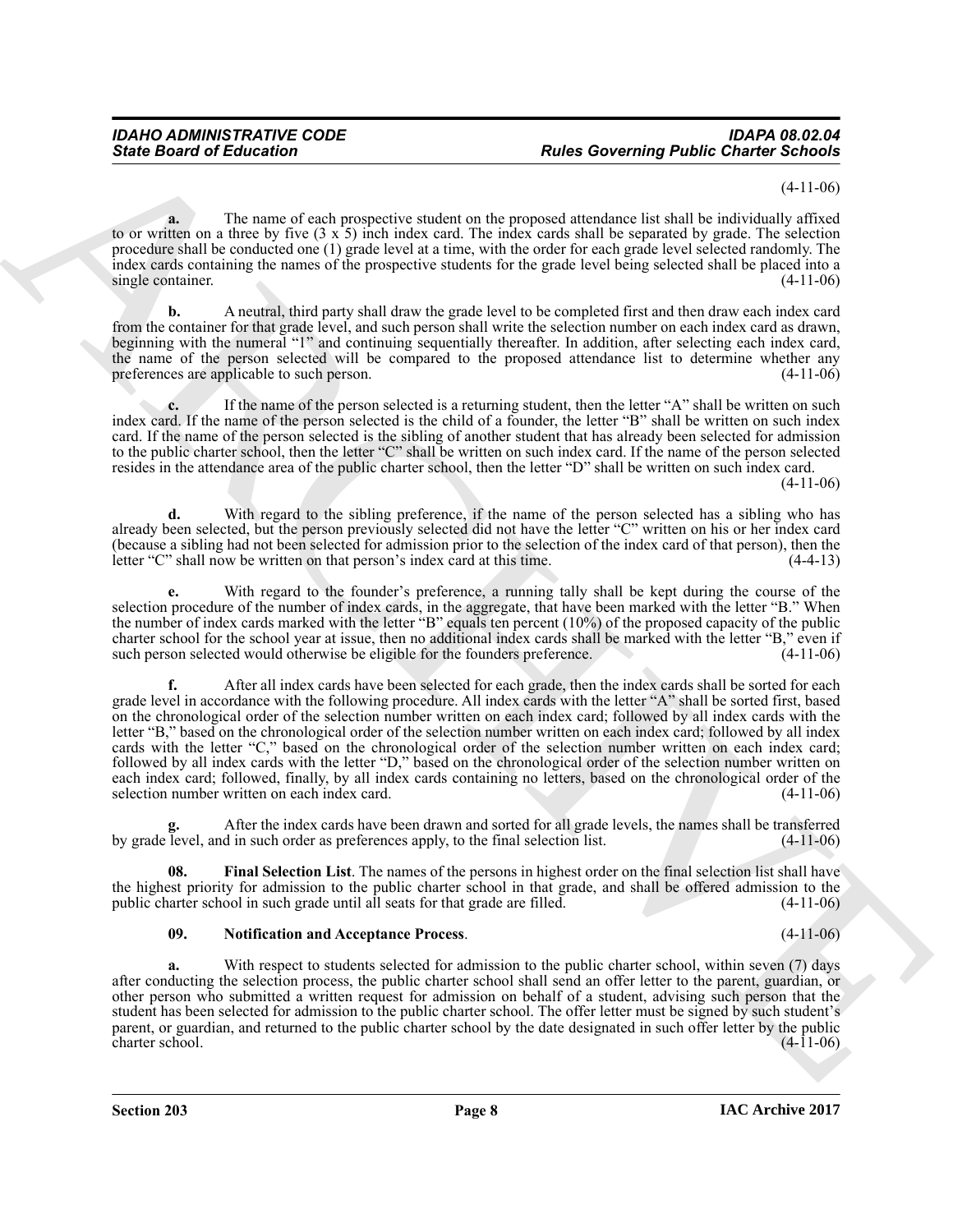#### *IDAHO ADMINISTRATIVE CODE IDAPA 08.02.04 State Board of Education Rules Governing Public Charter Schools*

With respect to a prospective student not eligible for admission to the public charter school, within seven (7) days after conducting the selection process, the public charter school shall send a letter to the parent, guardian, or other person who submitted a request for admission on behalf of such student, advising such person that the prospective student is not eligible for admission, but will be placed on a waiting list and may be eligible for admission at a later date if a seat becomes available. (4-11-06)

**c.** If a parent, guardian, or other person receives an offer letter on behalf of a student and declines admission, or fails to timely sign and return such offer by the date designated in such offer letter by the public charter school, then the name of such student will be stricken from the final selection list, and the seat that opens in that grade will be made available to the next eligible student on the final selection list. (4-11-06)

**d.** If a student withdraws from the public charter school during the school year for any reason, then the seat that opens in that grade will be made available to the next eligible student on the final selection list.

(4-11-06)

<span id="page-8-4"></span>**10. Subsequent School Years**. The final selection list for a given school year shall not roll over to the next subsequent school year. If the capacity of the public charter school is insufficient to enroll all prospective students during the next subsequent school year, then a new equitable selection process shall be conducted by the public charter school for such school year. (4-11-06)

#### <span id="page-8-0"></span>**204. (RESERVED)**

#### <span id="page-8-1"></span>**205. REVIEW OF PETITIONS.**

#### <span id="page-8-11"></span><span id="page-8-10"></span>**01. If Denied, Petitioners May Appeal**. (4-11-06)

**a.** If a petition is denied, then the authorized chartering entity must promptly prepare for petitioners a written notice of its decision to deny the charter. The written decision shall include all of the reasons for the denial, and shall also include a reasoned statement that states or explains the criteria and standards considered relevant by the authorized chartering entity, the relevant contested facts relied upon, and the rationale for the decision based on the applicable statutory provisions and factual information presented to the authorized chartering entity. applicable statutory provisions and factual information presented to the authorized chartering entity.

**b.** Petitions submitted to a local board of trustees of a school district or the public charter school commission may be appealed. The petitioners may appeal the decision of the authorized chartering entity, in accordance with the procedures described in Sections 401 through 402 of these rules. (3-20-14) accordance with the procedures described in Sections 401 through 402 of these rules.

#### <span id="page-8-2"></span>**206. -- 299. (RESERVED)**

#### <span id="page-8-8"></span><span id="page-8-5"></span><span id="page-8-3"></span>**300. PUBLIC CHARTER SCHOOL RESPONSIBILITIES.**

Sinte Brazil of Education Control is unproported substitute the determining Photo Control is a proported substitute of the state of the state of the state of the state of the state of the state of the state of the state o **01. General**. The governing board of a public charter school shall be responsible for ensuring that the public charter school is adequately staffed, and that such staff provides sufficient oversight over all public charter school operational and educational activities. In addition, the governing board of a public charter school shall be responsible for ensuring that the school complies with all applicable federal and state education standards, as well as all applicable state and federal laws, rules and regulations, and policies. (3-20-14)

<span id="page-8-7"></span>**02. Compliance with Terms of Performance Certificate**. The governing board of a public charter school shall be responsible for ensuring that the school is in compliance with the terms and conditions of the performance certificate approved executed in accordance with Section 33-5205B(1), Idaho Code. (3-20-14) performance certificate approved executed in accordance with Section 33-5205B(1), Idaho Code.

<span id="page-8-6"></span>**03. Annual Reports**. The governing board of a public charter school must submit an annual audit of the fiscal operations as required in Section 33-5206(7), Idaho Code. An authorized chartering entity may reasonably request that a public charter school provide additional information to ensure that the public charter school is meeting the terms of its performance certificate. (8-31-17)T

<span id="page-8-9"></span>**Operational Issues**. The governing board of the public charter school shall be responsible for promptly notifying its authorized chartering entity if it becomes aware that the public charter school is not operating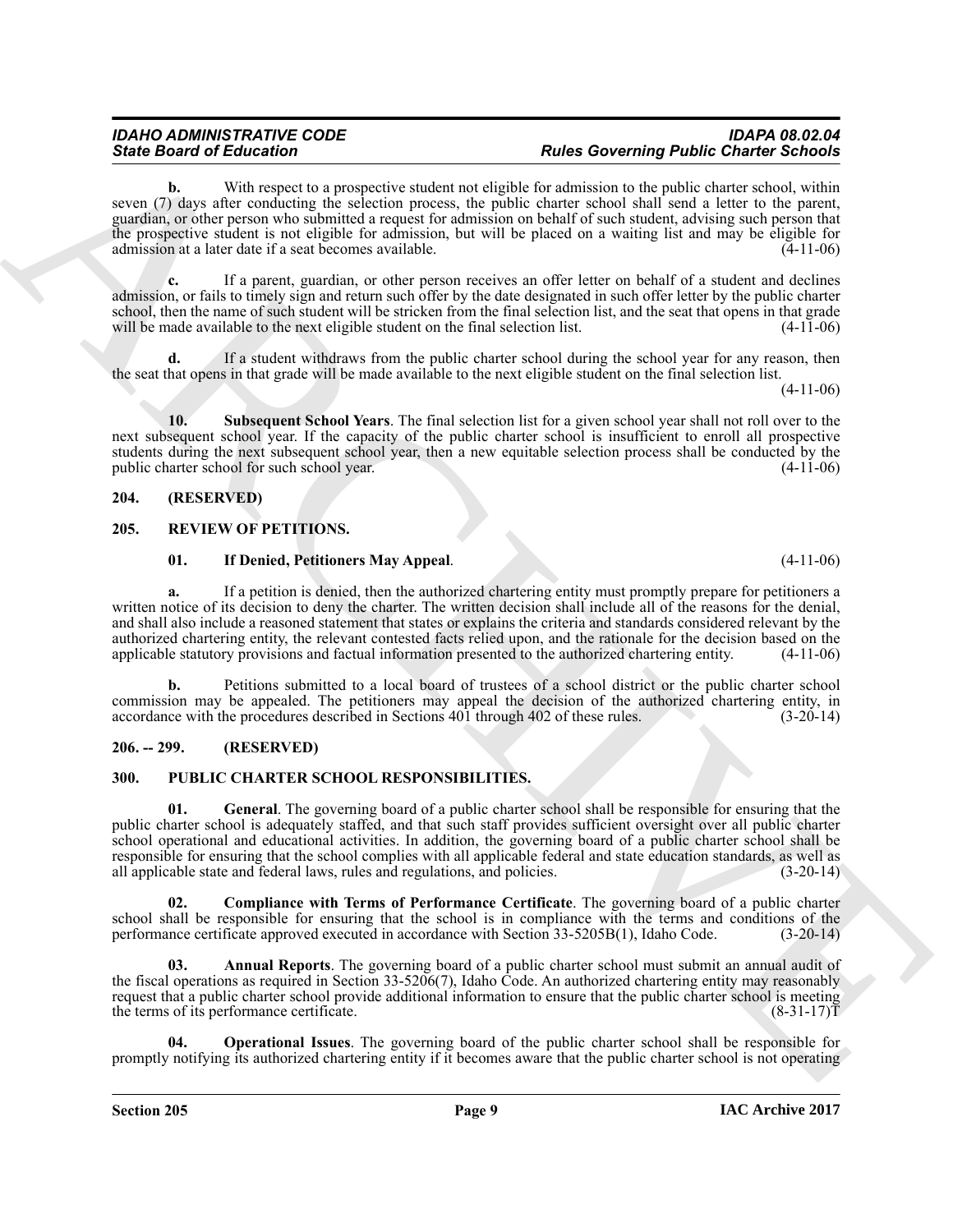in compliance with the terms and conditions of its performance certificate. Thereafter, the governing board of the public charter school shall also be responsible for advising its authorized chartering entity with follow-up information as to when, and how, such operational issues are finally resolved and corrected. (3-20-14) as to when, and how, such operational issues are finally resolved and corrected.

<span id="page-9-9"></span>**05. Articles of Incorporation and Bylaws**. The governing board of the public charter school shall be responsible for promptly notifying its authorized chartering entity of any revisions or amendments to the articles of incorporation or bylaws. incorporation or bylaws.

#### <span id="page-9-3"></span><span id="page-9-0"></span>**301. AUTHORIZED CHARTERING ENTITY RESPONSIBILITIES.**

Notwithstanding Section 300 of these rules, the authorized chartering entity of a public charter school shall be responsible for monitoring the public charter school's operations in accordance with all of the terms and conditions of the performance certificate. (3-20-14)

#### <span id="page-9-4"></span><span id="page-9-1"></span>**302. CHARTER REVISIONS.**

The governing board of a public charter school may reasonably request revisions to an approved charter or performance certificate, as authorized by Section 33-5206(8), Idaho Code. (3-20-14) performance certificate, as authorized by Section  $33-5206(8)$ , Idaho Code.

<span id="page-9-8"></span><span id="page-9-7"></span>**01. Request for Revision of Charter or Performance Certificate**. The governing board of a public charter school that desires to revise its charter or performances certificate must submit a written request and the proposed revisions to the public charter school's authorized chartering entity (8-31-17)T

Since Brazil and European Company and the particular methods of the methods Company and the Company and the Company and the Company and the Company and the Company and the Company and the Company and the Company and the C **02. Procedure for Reviewing Request for Charter or Performance Certificate Revision**. The authorized chartering entity shall have seventy-five (75) days from the date of receipt of the written request and proposed revisions in which to issue its decision on the request for charter or performance certificate revision. The authorized chartering entity shall consider the request for charter or performance certificate revision at its next regular meeting following the date of receipt of the written request and proposed revisions, provided that the request and proposed revisions are submitted no fewer than thirty (30) days in advance of that meeting. If permitted by applicable policies and procedures adopted by the authorized chartering entity, the review of a request for a charter or performance certificate revision may be delegated to appropriate staff employed by the authorized chartering entity. An authorized chartering entity may, but is not required to, conduct a public hearing to consider the request for charter or performance certificate revision. (8-31-17) charter or performance certificate revision.

<span id="page-9-5"></span>**03. Approval of Proposed Charter or Performance Certificate Revision**. If the authorized chartering entity approves the proposed charter or performance certificate revision, a copy of such revision shall be executed by each of the parties to the charter or performance certificate and shall be treated as either a supplement to, or amendment of, the final approved charter or performance certificate, whatever the case may be. (8-31-17)T

<span id="page-9-6"></span>**04. Denial of Proposed Charter or Performance Certificate Revision**. If the proposed revision is denied, then the authorized chartering entity must prepare a written notice of its decision denying the request for charter or performance certificate revision. The decision to deny a request for a charter or performance certificate revision shall contain all of the reasons for the decision. The public charter school may appeal the decision denying the request for charter or performance certificate revision to the Board. The provisions of Section 403 of these rules shall govern the appeal. (3-20-14) (3-20-14)

#### <span id="page-9-10"></span><span id="page-9-2"></span>**303. REVOCATION.**

An authorized chartering entity may revoke a charter in accordance with the procedure described in this Section 303 of this rule if a public charter school has failed to meet any of the specific, written conditions for necessary improvements established pursuant to the provisions of Section 33-5209B(1), Idaho Code, by the dates specified.  $(3-20-14)$ 

<span id="page-9-12"></span>**01. Written Notice of Intention to Revoke Charter**. The authorized chartering entity must provide the public charter school with reasonable notice of the authorized chartering entity's intent to revoke the charter, which shall be in writing and must include all of the reasons for such proposed action. In addition, such notice shall provide the public charter school with a reasonable opportunity to reply, which shall not be less than thirty (30) days after the date of such notice. (4-11-06) after the date of such notice.

<span id="page-9-11"></span>**02.** Public Hearing. The authorized chartering entity shall conduct a public hearing with respect to its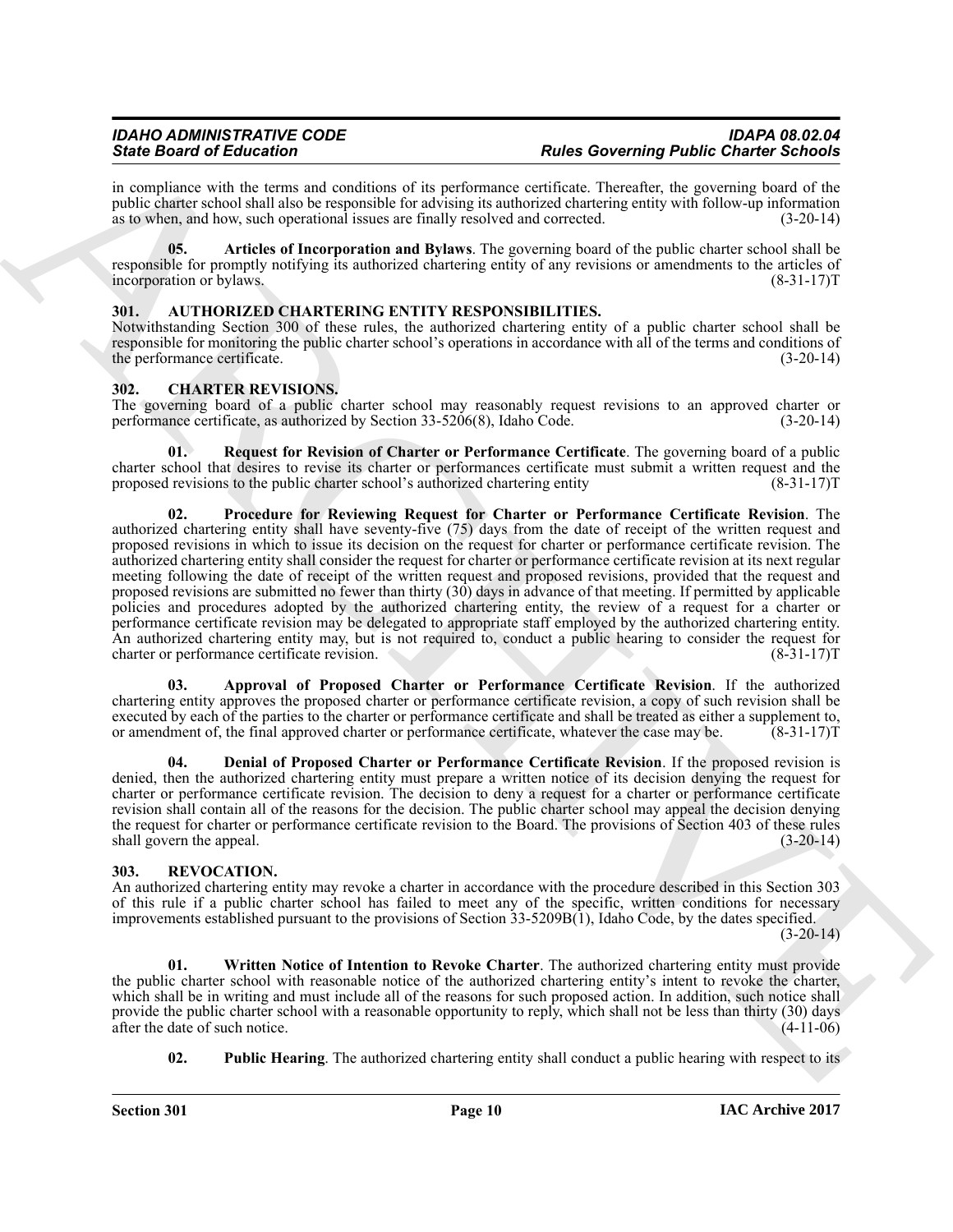intent to revoke a charter. Such hearing shall be held no later than thirty (30) days after receipt of such written reply. If the public charter school does not reply by the date set in the notice, then such hearing shall be held no later than sixty (60) days after the date the notice was sent by the authorized chartering entity. (4-11-06)

**a.** Written notification of the hearing shall be sent to the public charter school at least ten (10) days in advance of the hearing. (4-11-06)

**b.** The public hearing shall be conducted by the authorized chartering entity, or such other person or persons appointed by the authorized chartering entity to conduct public hearings and receive evidence as a contested case in accordance with Section 67-5242, Idaho Code. (4-11-06)

<span id="page-10-9"></span>**03. Charter Revocation**. If the authorized chartering entity determines that the public charter school has failed to meet any of the specific written conditions for necessary improvements established pursuant to the provisions of Section 33-520B(1), Idaho Code, by the dates specified, then the authorized chartering entity may revoke the charter. Such decision may be appealed to the Board. The provisions of Section 403 of these rules shall govern the appeal. (8-31-17)T

#### <span id="page-10-0"></span>**304. -- 399. (RESERVED)**

#### <span id="page-10-4"></span><span id="page-10-1"></span>**400. APPEALS.**

The following actions relating to public charter schools may be appealed to the Department or to the Board, as applicable, in accordance with the procedures described in Sections 401 through 403 of these rules: (4-11-06) applicable, in accordance with the procedures described in Sections  $\hat{40}1$  through 403 of these rules:

<span id="page-10-7"></span>**Denial of New Petition**. The denial by an authorized chartering entity of a petition to form a new public charter school, as authorized by Section 33-5207, Idaho Code. (4-11-06)

<span id="page-10-5"></span>**02. Approval of Conversion Petition**. The approval of a petition by an authorized chartering entity to convert a traditional public school to a public charter school over the objection of thirty (30) or more persons or employees of the local school district, as authorized by Section 33-5207, Idaho Code. (4-11-06)

<span id="page-10-6"></span>**03. Denial of Charter or Performance Certificate Revision**. The denial by the authorized chartering entity of a public charter school of a request to revise a charter or performance certificate, as authorized by Section 33-5206(8), Idaho Code. (3-20-14)

<span id="page-10-8"></span>**04. Revocation**. A decision of an authorized chartering entity to revoke a charter, as authorized by Section 33-5209C(7), Idaho Code. (3-20-14)

#### <span id="page-10-2"></span>**401. APPEAL TO THE DEPARTMENT OF A DECISION RELATING TO THE FORMATION OF A NEW OR CONVERSION PUBLIC CHARTER SCHOOL.**

<span id="page-10-3"></span>The denial of a petition to form a new public charter school, or the granting of a petition to form a conversion public charter school over the objection of thirty (30) or more persons or employees of the local school district, may be appealed to the Department, as provided by Section 33-5207(1), Idaho Code. The following procedures shall govern such appeals.  $(4-11-06)$ 

Since Brainward Education Control of the later state of the property Photo Control of the Control of the later state of the state of the state of the state of the state of the state of the state of the state of the state **01. Submission of Appeal**. To institute an appeal, the petitioners/appellants shall submit a notice of appeal and request for public hearing in writing to the Department that describes, in detail, all of the grounds for the appeal, and the remedy requested, within thirty (30) days from the date of the decision of the authorized chartering entity that reviewed the petition. A copy of the notice of appeal shall be submitted to the authorized chartering entity, and with the Board. In addition, contemporaneous with the submission of the notice of appeal, the petitioners/ appellants shall also submit to the Department two (2) copies of the complete record of all actions taken with respect to the consideration of the public charter school petition. The record must be in chronological order and must be appropriately tabbed and indexed. The record must contain, at a minimum, all of the following documents: (4-11-06)

**a.** The name, address, and telephone number of the person or persons submitting the appeal on behalf of petitioners/appellants, as well as the authorized chartering entity that issued the decision being appealed. (4-11-06)

**b.** The complete petition that was submitted to the authorized chartering entity, including any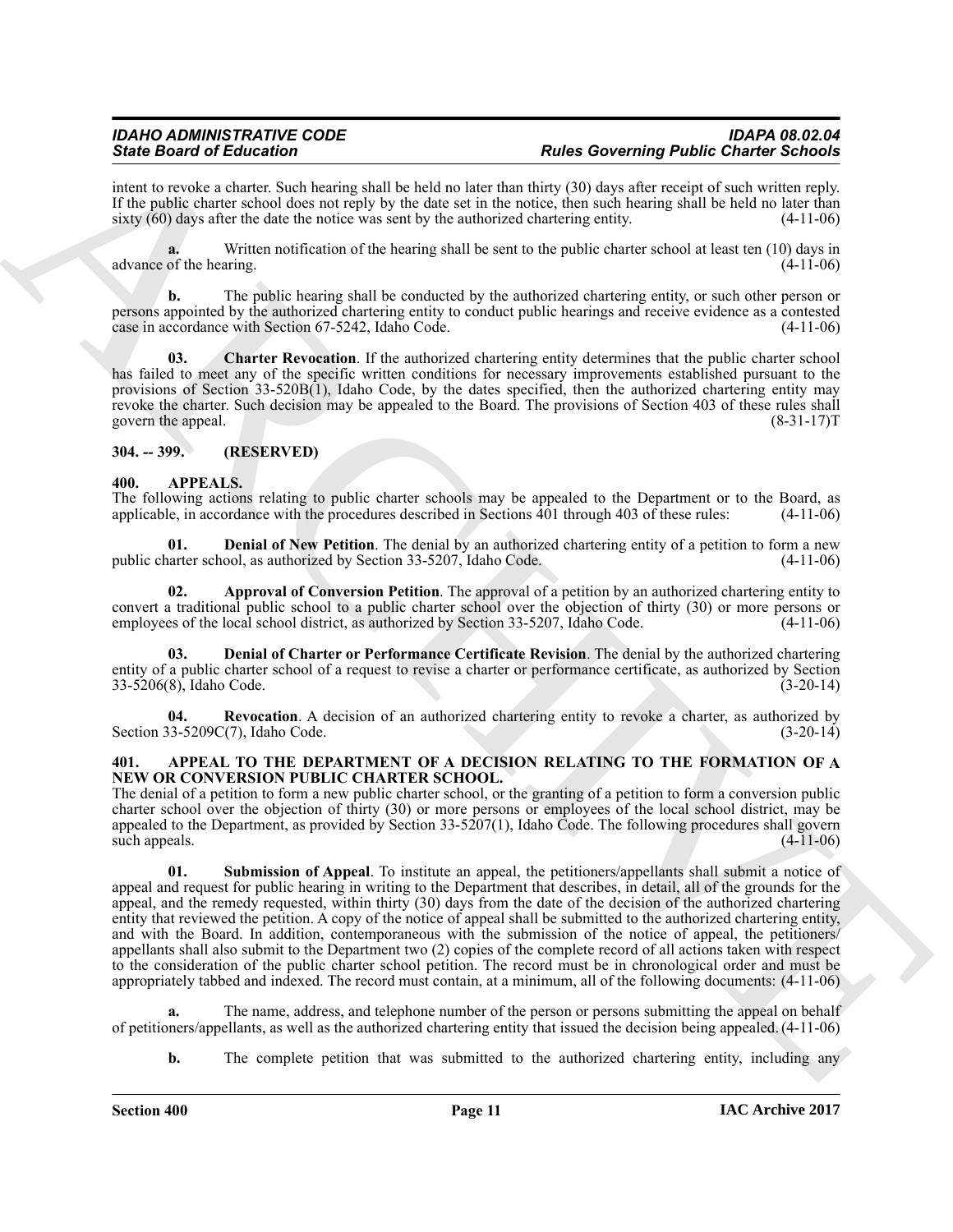amendments thereto or supplements thereof. (4-11-06)

**c.** Copies of audio or video recordings, if any, and the minutes from all meeting(s) where the petition was considered or discussed. (4-11-06)

**d.** All correspondence between the petitioners/appellants and the authorized chartering entity relating to the petition from the date the original petition was submitted until the date the authorized chartering entity issued the decision being appealed. (4-11-06)

The written decision provided by the authorized chartering entity to the petitioner. A copy of such notice of appeal shall be submitted to the authorized chartering entity whose decision is being appealed, and to the  $\beta$ Board.  $(4-11-06)$ 

<span id="page-11-0"></span>**02. Hearing Officer**. The Department shall hire a hearing officer to review the action of the authorized chartering entity and to conduct a public hearing, pursuant to Section 67-5242, Idaho Code. The Department shall forward to the hearing officer one (1) copy of the record provided by petitioners/appellants and attached to the notice of appeal within ten  $(10)$  business days of receipt.

<span id="page-11-5"></span>**03. Public Hearing**. A public hearing to review the decision of the authorized chartering entity shall be conducted within thirty (30) days after the hearing officer receives the notice of appeal and request for a public hearing submitted to the Department. (4-11-06)

<span id="page-11-3"></span>**04. Notice of Hearing**. All parties in an appeal shall be notified of a public hearing at least ten (10) days in advance, or within such time period as may be mandated by law. The notice shall identify the time, place, and nature of the hearing; a statement of the legal authority under which the hearing is to be held; the particular sections of the statutes and any rules involved; the issues involved; and the right to be represented. The notice shall identify how and when documents for the hearing will be provided to all parties. (4-11-06)

<span id="page-11-4"></span>Prehearing Conference. The hearing officer may, upon written or other sufficient notice to all interested parties, hold a prehearing conference to formulate or simplify the issues; obtain admissions or stipulations of fact and documents; identify whether there is any additional information that had not been presented to the authorized chartering entity; arrange for exchange of any proposed exhibits or prepared expert testimony; limit the number of witnesses; determine the procedure at the hearing; and to determine any other matters which may expedite the orderly conduct and disposition of the proceeding. (4-11-06)

<span id="page-11-2"></span>**06. Hearing Record**. The hearing shall be recorded unless a party requests a stenographic recording by a certified court reporter, in writing, at least seven (7) days prior to the date of the hearing. Any party requesting a stenographic recording by a certified court reporter shall be responsible for the costs of same. Any party may request that a transcript of the recorded hearing be prepared, at the expense of the party requesting such transcript, and prepayment or guarantee of payment may be required. Once a transcript is requested, any party may obtain a copy at the party's own expense.  $(4-11-06)$ 

Since Board of Ecliptoines Control is the solution of the solution of the state of the state of the state of the state of the state of the state of the state of the state of the state of the state of the state of the stat **07. Hearing Officer's Recommendation**. The hearing officer shall issue a recommendation within ten (10) days after the date of the hearing. The recommendation shall include specific findings on all major facts at issue; a reasoned statement in support of the recommendation; all other findings and recommendations of the hearing officer; and a recommendation affirming or reversing the decision of the authorized chartering entity. The hearing officer shall mail or deliver a copy of the recommendation to the Department, the petitioners/appellants, and the authorized chartering entity. (4-11-06)

### <span id="page-11-6"></span><span id="page-11-1"></span>**08. Review of Recommendation by Authorized Chartering Entity**. (4-11-06)

**a.** The authorized chartering entity shall hold a public hearing to review the recommendation of the hearing officer within thirty (30) days of receipt of the recommendation. (4-11-06)

**b.** Written notification of the scheduled public hearing shall be sent by the authorized chartering entity itioners/appellants at least ten (10) days prior to the scheduled hearing date. (4-11-06) to the petitioners/appellants at least ten  $(10)$  days prior to the scheduled hearing date.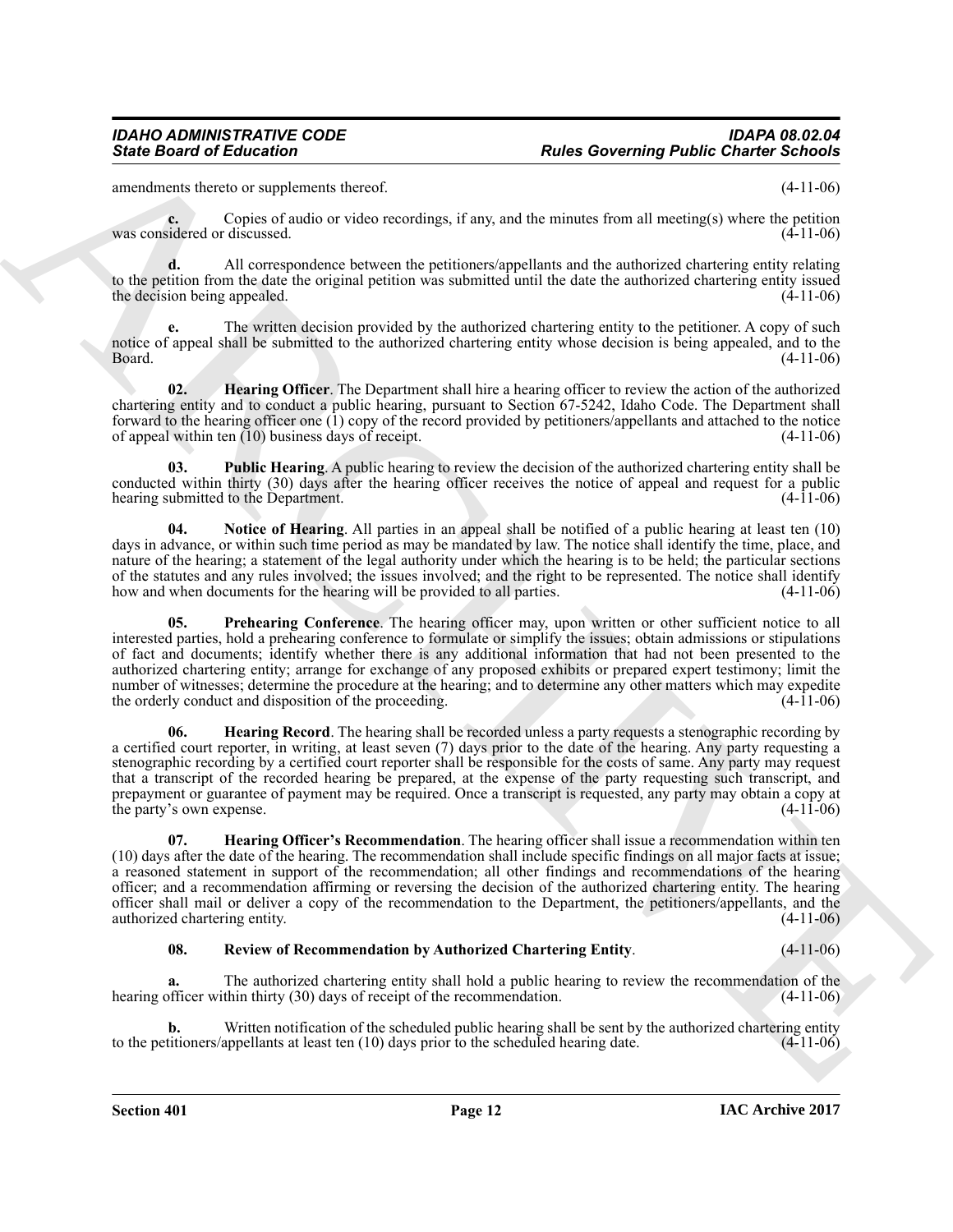## the procedure described in Section 402 of these rules. (4-11-06)

**IAC Archive 2017**

### <span id="page-12-0"></span>**402. APPEAL TO THE BOARD RELATING TO THE DENIAL OF A REQUEST TO FORM A NEW PUBLIC CHARTER SCHOOL.**

traditional public school to a public charter school, then the charter shall be granted and there shall be no further appeal. (4-11-06) appeal.  $(4-11-06)$ 

charter school, then the petitioners/appellants may appeal such final decision further to the Board in accordance with

**c.** The authorized chartering entity shall make a final decision to affirm or reverse its initial decision in (10) days after the date the public hearing is conducted. (4-11-06)

**b.** If the authorized chartering entity reverses its initial decision and approves the new public charter hen the charter shall be granted and there shall be no further appeal. (4-11-06)

**10. Affirmation of Initial Decision**. (4-11-06)

<span id="page-12-1"></span>**b.** If the authorized chartering entity affirms its initial decision and denies the grant of a new public

<span id="page-12-4"></span>**a.** If the authorized chartering entity affirms its initial decision to authorize the conversion of a

<span id="page-12-3"></span>The following procedures shall govern an appeal to the Board of the final decision of an authorized chartering entity relating to the denial of a petition to form a new public charter school. (4-11-06) relating to the denial of a petition to form a new public charter school.

Sinte Board of Holestonian comparison in the Society of the Society of the Society of Holestonian control is a material of the society of the Society of the Society of the Society of the Society of the Society of the Soci **Submission of Appeal**. The petitioners/appellants shall submit a notice of appeal in writing with the Board that describes, in detail, all of the grounds for the appeal, and the remedy requested, within twenty-one (21) days from the date the authorized chartering entity issues its final decision to deny a petition to form a new public charter school. A copy of the notice of appeal shall be submitted to the authorized chartering entity. In addition, contemporaneous with the submission of the notice of appeal, the petitioners/appellants shall also submit to the Board, two (2) copies of a complete record of all actions taken with respect to the consideration of the public charter school petition. The record must be in chronological order, must be tabbed and indexed, and must contain, at a minimum, the following documents: (4-11-06) minimum, the following documents:

**a.** The complete record submitted to the Department, as provided in Subsection 401.01.a. through 401.01.e. of these rules. (4-11-06)

**b.** A transcript, prepared by a neutral person whose interests are not affiliated with a party to the appeal, of the recorded public hearing conducted by the hearing officer, as described in Subsection 401.06 of these rules. (4-11-06)

**c.** A copy of the hearing officer's recommendation. (4-11-06)

**d.** Copies of audio or video recordings, if any, and the minutes of the public hearing conducted by the authorized chartering entity to consider the recommendation of the hearing officer, as described in Subsection 401.08.a. through 401.08.c. of these rules. (4-11-06)

**e.** Copies of any additional correspondence between the petitioners/appellants and the authorized chartering entity relating to the petition subsequent to the public hearing conducted by the Department. (4-11-06)

<span id="page-12-2"></span>**f.** The final written decision provided by the authorized chartering entity to the petitioners/appellants. (4-11-06)

**02. Public Hearing**. A public hearing to review the final decision of the authorized chartering entity shall be conducted within a reasonable time from the date that the Board receives the notice of appeal, but not later

within ten  $(10)$  days after the date the public hearing is conducted.

school, then the charter shall be granted and there shall be no further appeal.

<span id="page-12-5"></span>**09. Reversal of Initial Decision**. (4-11-06)

**a.** If the authorized chartering entity reverses its initial decision and denies the conversion of a traditional public school to a public charter school, then that decision is final and there shall be no further appeal.

(4-11-06)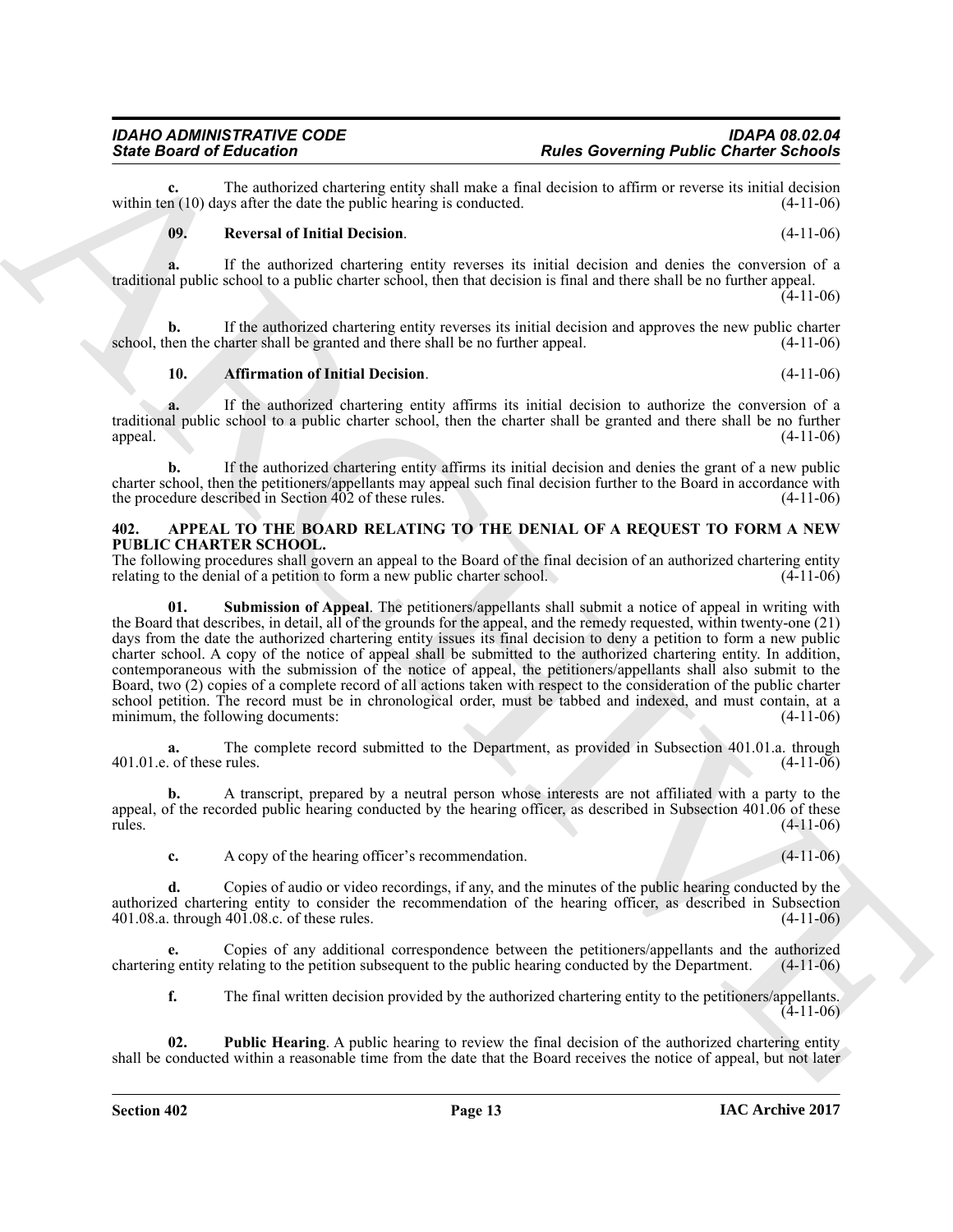#### *IDAHO ADMINISTRATIVE CODE IDAPA 08.02.04 State Board of Education Rules Governing Public Charter Schools*

than sixty (60) calendar days from such date. The public hearing shall be for the purpose of considering all of the materials in the record that were presented at prior proceedings. However, new evidence, testimony, documents, or materials that were not previously considered at prior hearings on the matter may be accepted or considered, in the sole reasonable discretion of the Board, or of the charter appeal committee or public hearing officer, as described in Subsection 402.04 of this rule.  $(4-11-06)$ 

<span id="page-13-4"></span>**03. Notice of Hearing**. All parties in an appeal shall be notified of a public hearing at least ten (10) days in advance, or within such time period as may be mandated by law. The notice shall identify the time and place of the hearing; a statement of the legal authority under which the hearing is to be held; the particular sections of the statutes and any rules involved; the issues involved; and the right to be represented. The notice shall identify how and when documents for the hearing will be provided to all parties. (4-11-06) when documents for the hearing will be provided to all parties.

<span id="page-13-2"></span>**04. Appointment of Charter Appeal Committee or Public Hearing Officer**. The Board may, in its reasonable discretion, determine to appoint a charter appeal committee, composed solely of Board members, or a combination of Board members and Board staff, or alternatively, to appoint a public hearing officer, for the purpose of conducting the public hearing. If the Board determines not to make such an appointment, then the Board shall conduct the public hearing. (4-11-06) conduct the public hearing.

<span id="page-13-5"></span><span id="page-13-3"></span>**Recommended Findings**. If the public hearing is conducted by a charter appeal committee or appointed public hearing officer, then such committee or appointed public hearing officer shall forward to the Board all materials relating to the hearing as soon as reasonably practicable after the date of the public hearing. If so requested by the Board, the entity conducting the public hearing may prepare recommended findings for the Board to consider. The recommended findings shall include specific findings on all major facts at issue; a reasoned statement in support of the recommendation; all other findings and recommendations of the charter appeal committee or public hearing officer; and a recommended decision affirming or reversing the decision of the authorized chartering entity, or such other action recommended by the charter appeal committee or public hearing officer, such as remanding the matter back to the authorized chartering entity, or redirecting the petition to another authorized chartering entity. A copy of the recommended findings shall be mailed or delivered to all the parties. (4-11-06) copy of the recommended findings shall be mailed or delivered to all the parties.

Since Board of Education Control in the Real of the Board of the Real of Control Photo Control Photo Control Photo Control Photo Control Photo Control Photo Control Photo Control Photo Control Photo Control in the Real of **06. Final Decision and Order by the Board**. The Board shall consider the materials forwarded by the entity conducting the public hearing, including any recommended findings of the charter appeal committee or appointed public hearing officer, as may be applicable, in a meeting open to the public at the next regularly scheduled meeting of the Board that occurs after the public hearing. If the public hearing was not conducted by the Board, then the Board may allow representatives for both the petitioner/appellant and the authorized chartering entity an opportunity to deliver oral arguments to the Board advocating their respective positions, limited to thirty (30) minutes for each party. Whether the public hearing is conducted by the Board or by a charter appeal committee, the Board shall issue a final written decision on such appeal within sixty (60) days from the date of the public hearing. The final decision and order of the Board shall be sent to both the petitioners/appellants and the authorized chartering entity, and will not be subject to reconsideration. With respect to such written decision, the Board may take any of the following actions: (4-11-06) following actions:

**a.** Approve the charter, if the Board determines that the authorized chartering entity failed to appropriately consider the charter petition, or if it acted in an arbitrary manner in denying the request. In the event the Board approves the charter, the charter shall operate under the jurisdiction of the Commission, as provided by Section 33-5207(6), Idaho Code. (4-11-06)

**b.** Remand the petition back to the authorized chartering entity for further consideration with directions or instructions relating to such further review. If the authorized chartering entity further considers the matter and again denies the petition, then that decision is final and there shall be no further appeal. matter and again denies the petition, then that decision is final and there shall be no further appeal.

**c.** Redirect the petition for consideration by the Commission, if the appeal is regarding a denial decision made by the board of trustees of a local school district. (4-4-13)

<span id="page-13-1"></span>**d.** Deny the appeal submitted by the petitioners/appellants. (4-11-06)

### <span id="page-13-0"></span>**403. APPEAL RELATING TO THE DENIAL OF A REQUEST TO REVISE A CHARTER OR PERFORMANCE CERTIFICATE OR A CHARTER NON-RENEWAL OR REVOCATION DECISION.**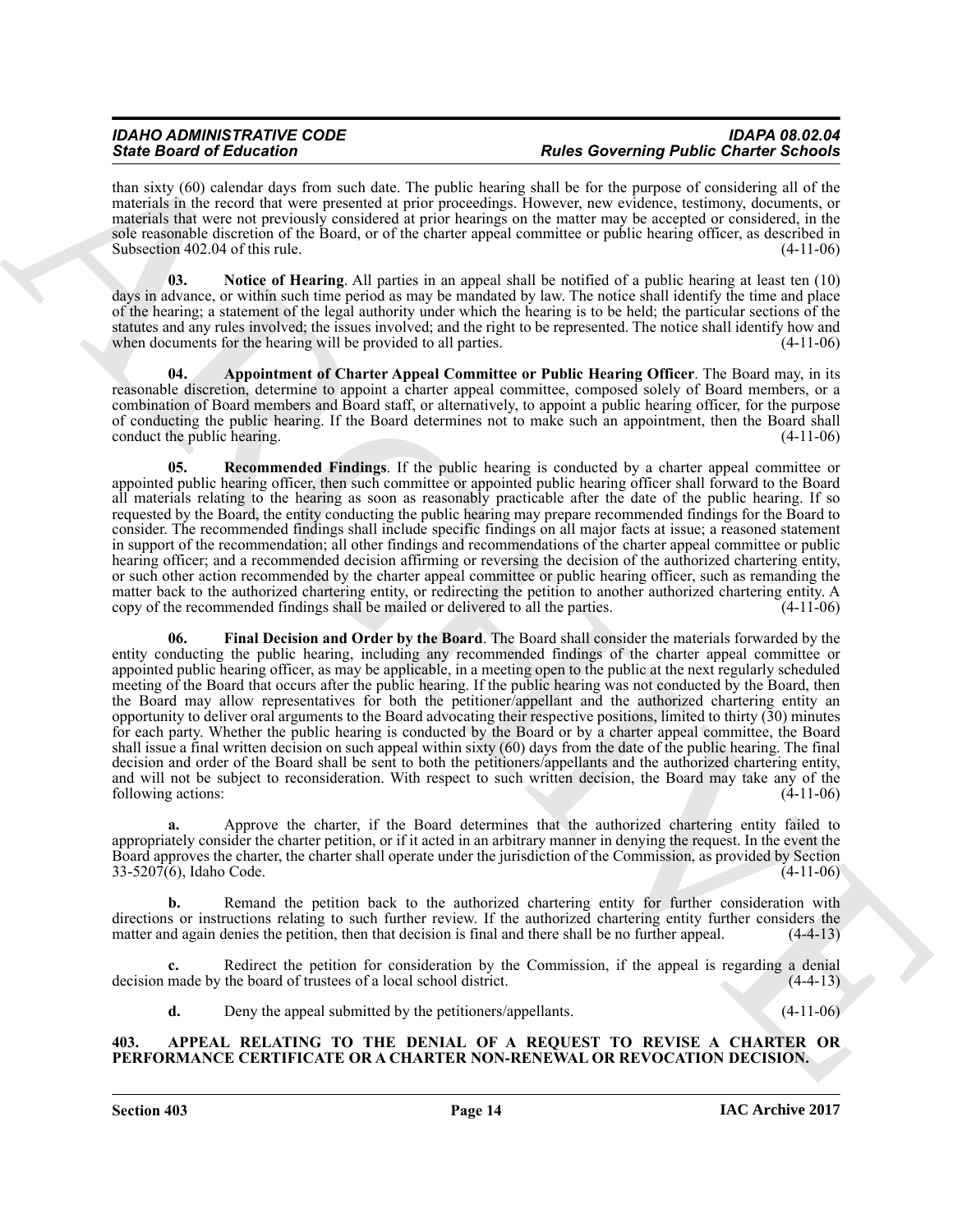<span id="page-14-6"></span>The following procedures shall govern an appeal relating to the denial of a request to revise a charter or a charter non-<br>(3-20-14) renewal or revocation decision.

Since Board of Education and Lawaria methods are not expected by the subsect of the subsect of the subsect of the subsect of the subsect of the subsect of the subsect of the subsect of the subsect of the subsect of the su **01. Submission of Appeal**. The public charter school shall submit a notice of appeal in writing to the Board that describes, in detail, all of the grounds for the appeal, and the remedy requested, within thirty (30) days from the date of the written decision of the authorized chartering entity to non-renew or revoke a charter or to deny a charter or performance certificate revision. A copy of the notice of appeal shall be submitted to the authorized chartering entity. In addition, contemporaneous with the submission of the notice of appeal, the appellant charter school shall also submit to the Board one (1) hard copy and one (1) electronic copy of the complete record of all actions taken with respect to the matter being appealed. The record must be in chronological order and must be appropriately tabbed and indexed. The record must contain, at a minimum, all of the following documents: (3-20-14)

**a.** The name, address, and telephone number of the appellant public charter school and the authorized chartering entity that issued the decision being appealed. (4-11-06)

**b.** Copies of all correspondence or other documents between the appellant public charter school and prized chartering entity relating to the matter being appealed. (4-11-06) the authorized chartering entity relating to the matter being appealed.

**c.** Copies of audio or video recordings, if any, and the minutes from all meeting(s) where the matter on appeal was considered or discussed. (4-11-06)

**d.** The written decision provided by the authorized chartering entity to the appellant public charter (4-11-06)  $\frac{(4-11-06)}{2}$ 

<span id="page-14-4"></span>**02. Public Hearing**. A public hearing to review the decision of the authorized chartering entity shall be determined within thirty (30) days after the date of the filing of the notice of appeal. (4-11-06) conducted within thirty  $(30)$  days after the date of the filing of the notice of appeal.

<span id="page-14-2"></span>**03. Notice of Hearing**. All parties in an appeal shall be notified of a public hearing at least ten (10) days in advance, or within such time period as may be mandated by law. The notice shall identify the time and place of the hearing; a statement of the legal authority under which the hearing is to be held; the particular sections of the statutes and any rules involved; the issues involved; and the right to be represented. The notice shall identify how and when documents for the hearing will be provided to all parties. (4-11-06)

<span id="page-14-0"></span>**04. Appointment of Charter Appeal Committee or Public Hearing Officer**. The Board may, in its reasonable discretion, determine to appoint a charter appeal committee, composed solely of Board members, or a combination of Board members and Board staff, or alternatively, to appoint a public hearing officer, for the purpose of conducting the public hearing. If the Board determines not to make such an appointment, then the Board shall conduct the public hearing. (4-11-06)

<span id="page-14-3"></span>**05. Prehearing Conference**. The entity conducting the public hearing may, upon written or other sufficient notice to all interested parties, hold a prehearing conference to formulate or simplify the issues; obtain admissions or stipulations of fact and documents; identify whether there is any additional information that had not been presented to the authorized chartering entity; arrange for exchange of any proposed exhibits or prepared expert testimony; limit the number of witnesses; determine the procedure at the hearing; and to determine any other matters which may expedite the orderly conduct and disposition of the proceeding. (4-11-06) which may expedite the orderly conduct and disposition of the proceeding.

<span id="page-14-1"></span>**Hearing Record**. The hearing shall be recorded unless a party requests a stenographic recording by a certified court reporter, in writing, at least seven (7) days prior to the date of the hearing. Any party requesting a stenographic recording by a certified court reporter shall be responsible for the costs of same. The record shall be transcribed at the expense of the party requesting a transcript, and prepayment or guarantee of payment may be required. Once a transcript is requested, any party may obtain a copy at the party's own expense. (4-11-06)

<span id="page-14-5"></span>**07. Recommended Findings**. If the public hearing is conducted by a charter appeal committee or appointed public hearing officer, then such committee or public hearing officer shall forward to the Board all materials relating to the hearing as soon as reasonably practicable after the date of the public hearing. If so requested by the Board, the entity conducting the public hearing may prepare recommended findings for the Board to consider. The recommended findings shall include specific findings on all major facts at issue; a reasoned statement in support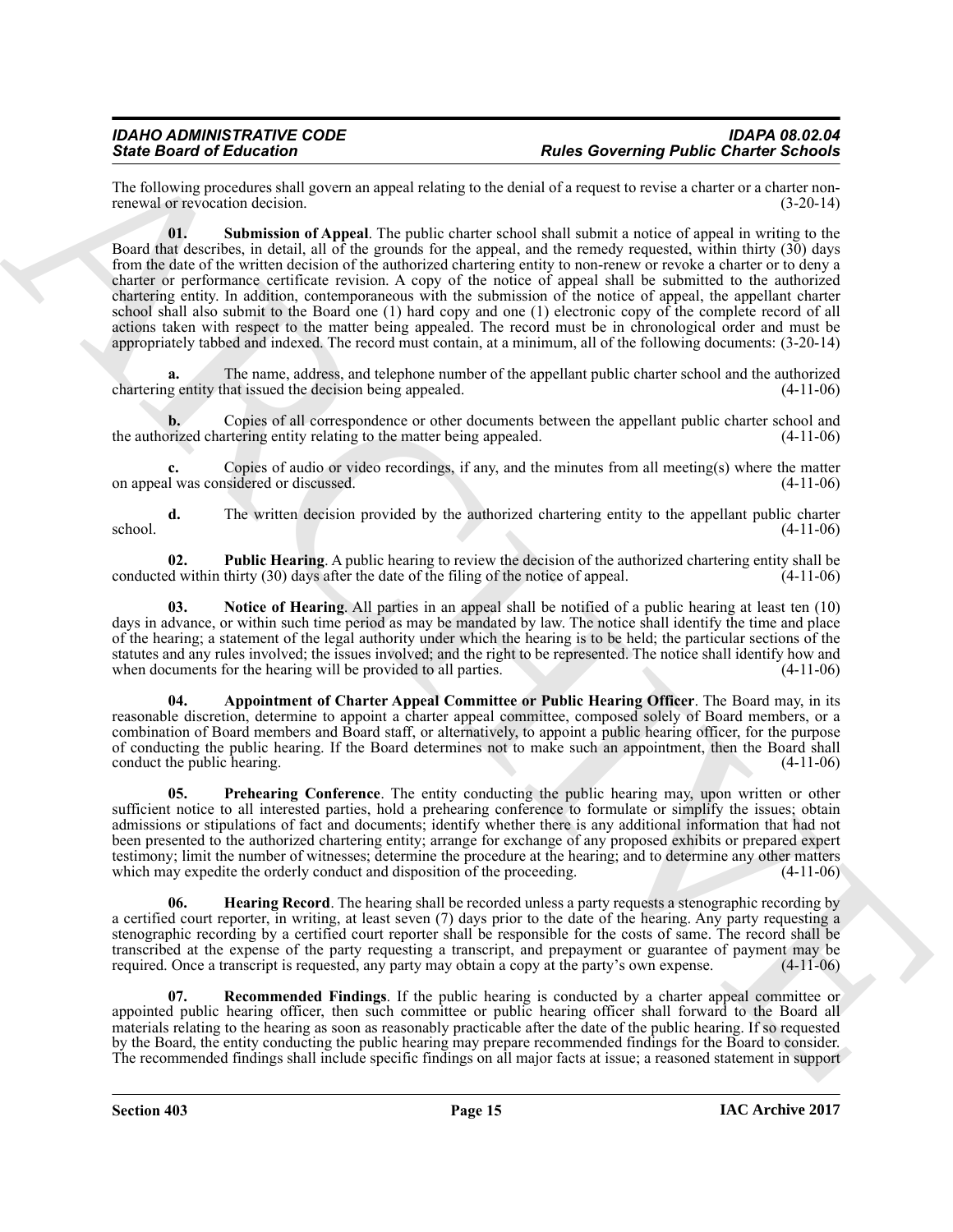<span id="page-15-4"></span>of the recommendation; all other findings and recommendations of the charter appeal committee or public hearing officer; and a recommended decision affirming, or reversing the action or decision of the authorized chartering entity. A copy of the recommended findings shall be mailed or delivered to all the parties. (4-11-06)

Since the other distinction of the state and systems of the convention of the convention of the state of the state of the state of the state of the state of the state of the state of the state of the state of the state of **08. Final Decision and Order by the Board**. The Board shall consider the materials forwarded by the entity conducting the public hearing, including any recommended findings of the charter appeal committee or appointed public hearing officer, as may be applicable, in a meeting open to the public at the next regularly scheduled meeting of the Board that occurs after the public hearing. If the public hearing was not conducted by the Board, then the Board may allow representatives for both the appellant public charter school and the authorized chartering entity an opportunity to deliver oral arguments to the Board advocating their respective positions, limited to thirty (30) minutes for each party. Whether the public hearing is conducted by the Board, or by a charter appeal committee or appointed public hearing officer, the Board shall issue a final written decision on such appeal within sixty (60) days from the date of the public hearing. The decision shall be sent to both the appellant public charter school and the authorized chartering entity. With respect to such written decision, the Board may take any of the following actions:  $(4-11-06)$ 

**a.** Grant the appeal and reverse the decision of the authorized chartering entity if the Board determines that the authorized chartering entity failed to appropriately consider the non-renewal or revocation of the charter, or the request to revise the charter or performance certificate, or that the authorized chartering authority acted in an arbitrary manner in determining to non-renew or revoke the charter, or in denying the request to revise the charter or performance certificate. (3-20-14)

<span id="page-15-5"></span>

| Deny the appeal filed by the appellants. | $(4-11-06)$ |
|------------------------------------------|-------------|

#### <span id="page-15-0"></span>**404. EX PARTE COMMUNICATIONS.**

Unless required for the disposition of a matter specifically authorized by statute to be done ex parte, no party to the appeal nor any representative of any such party to the appeal, nor any person or entity interested in such appeal, may communicate, directly or indirectly, regarding any substantive issue in the appeal with the Board or the charter appeal committee or any hearing officer appointed to hear or preside over the appeal hearing, except upon notice and opportunity for all parties to participate in the communication. (4-11-06)

#### <span id="page-15-1"></span>**405. -- 499. (RESERVED)**

#### <span id="page-15-6"></span><span id="page-15-2"></span>**500. MISCELLANEOUS.**

<span id="page-15-7"></span>**01. Definition of LEA**. As used in Section 500 of these rules, the term "local education agency" or "LEA" shall mean a public authority legally constituted within the state for either administrative control or direction of, or to perform a service function for, public elementary or secondary schools in the state, as such term is defined in the Elementary and Secondary Education Act of 1965, as amended by the No Child Left Behind Act of 2001, and as such term is further defined in 34 CFR 300.18. (4-11-06) such term is further defined in 34 CFR 300.18.

<span id="page-15-8"></span>**02. LEA Designations**. Section 33-5203(7), Idaho Code, provides that the board of trustees of a school district may designate a public charter school it authorizes as an LEA, with the concurrence of the public charter school board of directors. In order to designate a public charter school as an LEA, the board of trustees of the school district must submit to the Department the following no later than February 1 in order for any such designation to be effective for the following school vear: (3-20-14) effective for the following school year:

**a.** Verification that the board of trustees is the authorized chartering entity of the public charter school it wishes to designate as an LEA. (3-20-14)

**b.** Written documentation that the board of trustees of the school district and the board of trustees of the public charter school have agreed to the designation of the public charter school as an LEA. Such documentation shall be signed by representatives of both parties. (3-20-14)

<span id="page-15-3"></span>**501. -- 999. (RESERVED)**